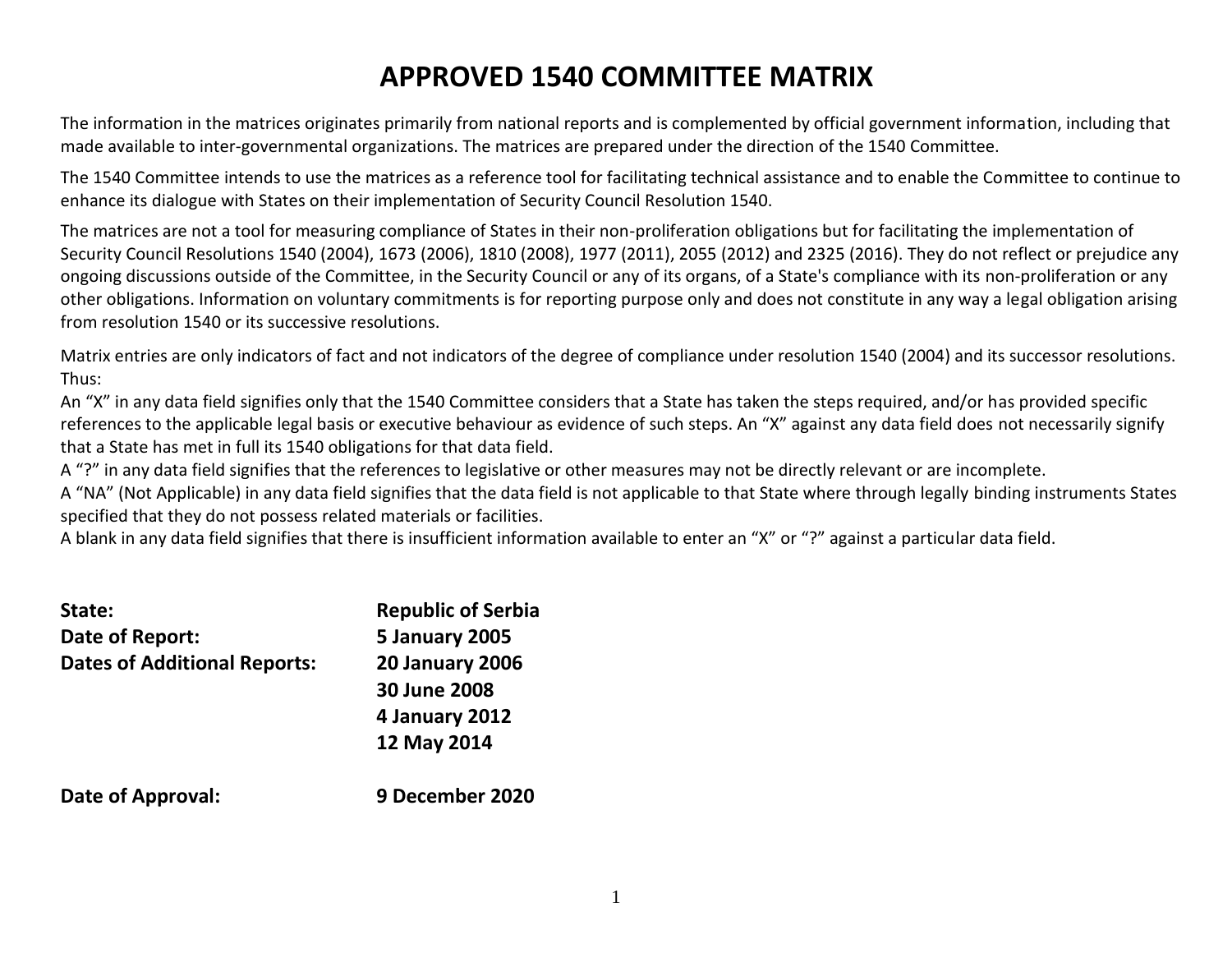### **I. OP 1 and related matters from OP 5, OP 8 (a), (b), (c) and OP10**

|                | <b>Adherence to legally binding</b><br>instruments, membership of<br>organisations, participation<br>in arrangements and<br>statements made. | Relevant information (i.e. signing, deposit of instrument of accession, ratification, etc) |  |  |  |  |  |  |  |  |  |
|----------------|----------------------------------------------------------------------------------------------------------------------------------------------|--------------------------------------------------------------------------------------------|--|--|--|--|--|--|--|--|--|
| 1              | Nuclear Non-<br><b>Proliferation Treaty</b><br>(NPT)                                                                                         | Deposit 27 April 1992; Successor Statement 3 June 2006                                     |  |  |  |  |  |  |  |  |  |
| 2              | <b>Nuclear Weapons Free</b><br>Zone/ Protocol(s)                                                                                             |                                                                                            |  |  |  |  |  |  |  |  |  |
| 3              | International<br>Convention for the<br>Suppression of Acts of<br>Nuclear Terrorism                                                           | Deposit 26 September 2006                                                                  |  |  |  |  |  |  |  |  |  |
| 4              | Convention on Physical<br>Protection of Nuclear<br>Material (CPPNM)                                                                          | Deposit 27 April 2002                                                                      |  |  |  |  |  |  |  |  |  |
| 5              | 2005 Amendment to the<br><b>CPPNM</b>                                                                                                        | Signed 8 July 2005                                                                         |  |  |  |  |  |  |  |  |  |
| 6              | Comprehensive Nuclear-<br>Test-Ban Treaty (CTBT)<br>(not in force)                                                                           | Deposit 19 May 2004                                                                        |  |  |  |  |  |  |  |  |  |
| $\overline{7}$ | <b>Chemical Weapons</b><br>Convention (CWC)                                                                                                  | Deposit 20 April 2000; Successor Statement 3 June 2006                                     |  |  |  |  |  |  |  |  |  |
| 8              | <b>Biological Weapons</b><br>Convention (BWC)                                                                                                | Deposit 27 April 1992; Successor Statement 3 June 2006                                     |  |  |  |  |  |  |  |  |  |
| 9              | Geneva Protocol of 1925                                                                                                                      | Deposit 3 June 2006                                                                        |  |  |  |  |  |  |  |  |  |
| 10             | 1997 International<br>Convention for the<br>Suppression of Terrorist<br>Bombings                                                             | Deposit 31 July 2003                                                                       |  |  |  |  |  |  |  |  |  |
| 11             | 1999 International<br>Convention for the<br>Suppression of the<br><b>Financing of Terrorism</b>                                              | Deposit 12 November 2001                                                                   |  |  |  |  |  |  |  |  |  |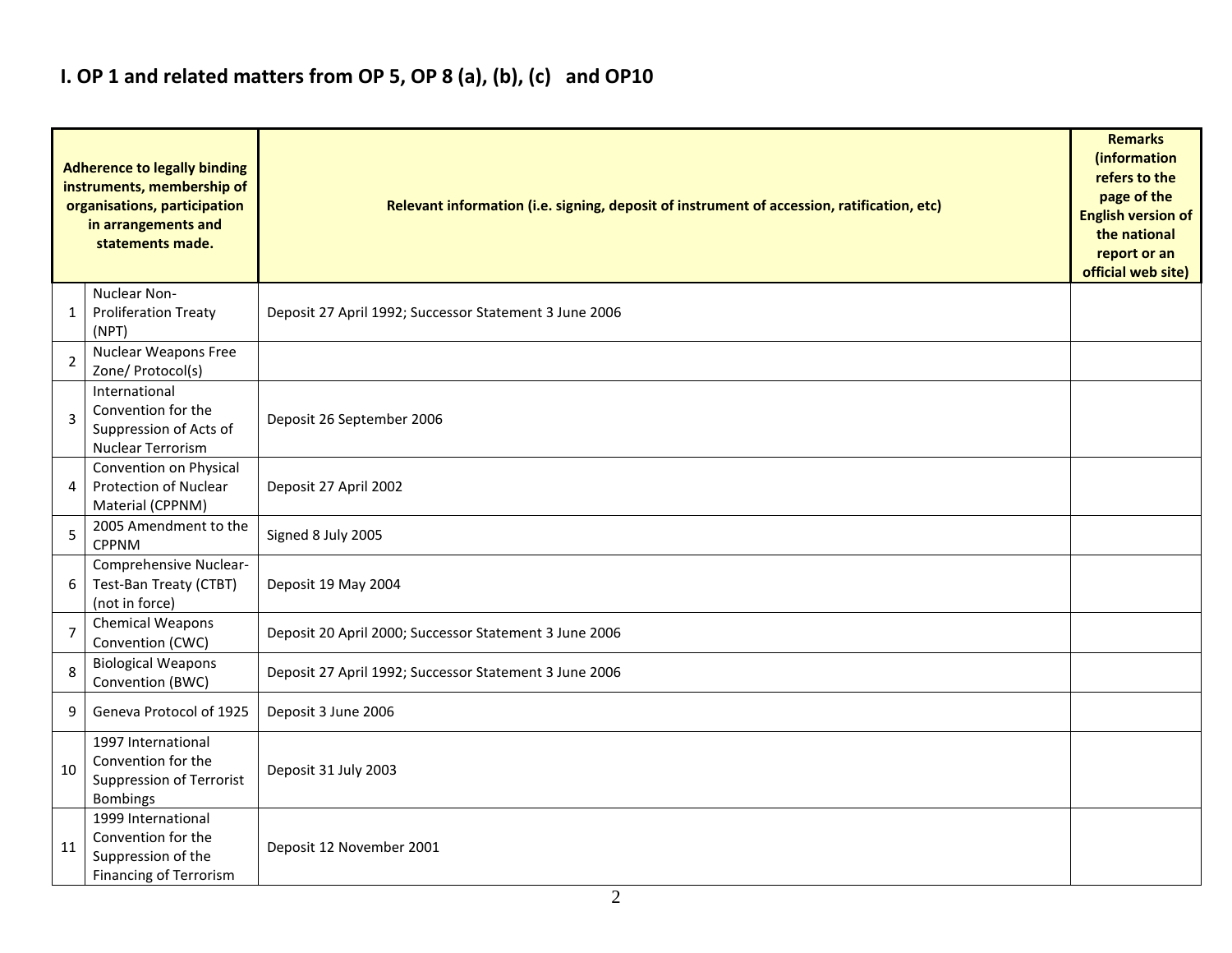| 12 | 2005 Protocol to the<br>Convention for the<br>suppression of unlawful<br>acts against the safety of<br>maritime navigation<br>2005 Protocol to the | Deposit 8 July 2010                                                                                                                                                                                                                                                                                                                                                                                                                                                                                                                                                           |  |
|----|----------------------------------------------------------------------------------------------------------------------------------------------------|-------------------------------------------------------------------------------------------------------------------------------------------------------------------------------------------------------------------------------------------------------------------------------------------------------------------------------------------------------------------------------------------------------------------------------------------------------------------------------------------------------------------------------------------------------------------------------|--|
| 13 | Protocol for the<br>suppression of unlawful<br>acts against the safety of<br>fixed platforms located<br>on the continental shelf                   |                                                                                                                                                                                                                                                                                                                                                                                                                                                                                                                                                                               |  |
| 14 | 2010 Convention on the<br>Suppression of Unlawful<br>Acts Relating to<br><b>International Civil</b><br>Aviation                                    |                                                                                                                                                                                                                                                                                                                                                                                                                                                                                                                                                                               |  |
| 15 | Other relevant regional<br>legally binding<br>instruments                                                                                          |                                                                                                                                                                                                                                                                                                                                                                                                                                                                                                                                                                               |  |
| 16 | <b>International Atomic</b><br>Energy Agency (IAEA)                                                                                                | Member since 1957                                                                                                                                                                                                                                                                                                                                                                                                                                                                                                                                                             |  |
| 17 | Directly relevant<br>Arrangements                                                                                                                  | Participation in the Proliferation Security Initiative, since 2006<br>Global Initiative to Combat Nuclear Terrorism, since 2007<br>Member of NSG since 30 April 2013                                                                                                                                                                                                                                                                                                                                                                                                          |  |
| 18 | Statement on non-<br>provision of WMD and<br>related materials to<br>non-State actors                                                              | State reports that it undertakes to not provide support in any form to non-State actors that attempt to develop, acquire,<br>manufacture, possess, transport, transfer or use nuclear, chemical or biological weapons and their means of delivery.                                                                                                                                                                                                                                                                                                                            |  |
| 19 | Membership in relevant<br>international, regional<br>or sub-regional<br>organisations                                                              | Organization for Security and Cooperation in Europe (OSCE)<br>Eurasian Group on Combating Money Laundering and Financing of Terrorism (EAG)<br>Council of Europe Committee of Experts on the Evaluation of Anti-Money Laundering Measures and the Financing of<br>Terrorism (MONEYVAL)<br><b>INTERPOL</b><br>World Health Organization (WHO)<br>World Organisation for Animal Health (OIE)<br>World Customs Organization (WCO), and signed WCO Declaration on implementation of Framework of Standards to secure<br>and facilitate global trade (SAFE Framework of Standards) |  |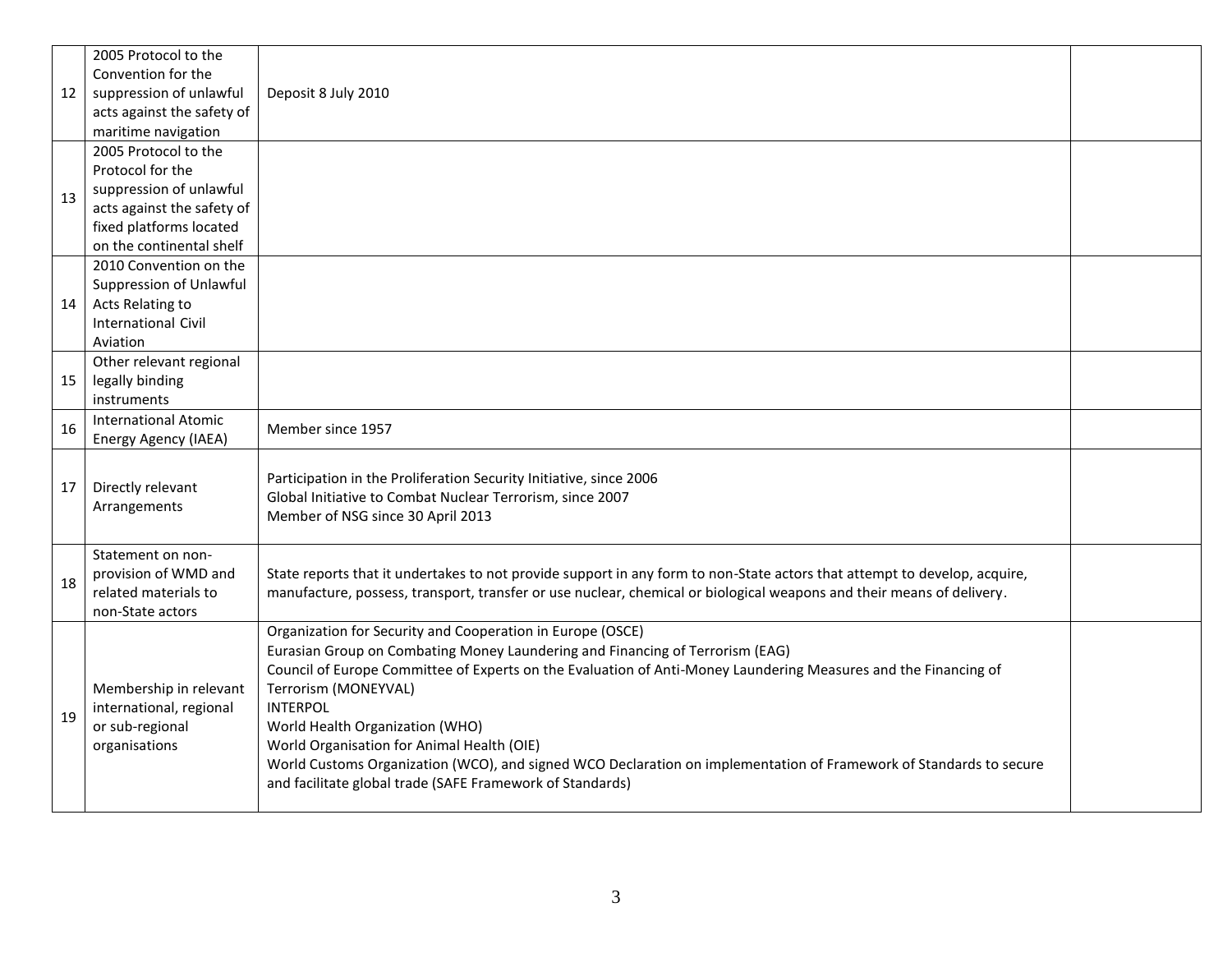#### **II. OP 2 - Nuclear Weapons (NW), Chemical Weapons (CW) and Biological Weapons (BW)**

|   | <b>National legislation which</b><br>prohibits persons or entities     |        |                        |                           | <b>National legal framework</b>                                                                                                                                                                                                                                                                                                                                                                                                                                                                                                                                                                                                                                                                                                 |                  |                                        |                   | <b>Enforcement and civil/criminal penalties</b>                                                                                                                                                                                                                                                                                                                                                                                                                                                                                                                                                                                                                                                                                                                                                                                                                                                                                                                                                           |                |
|---|------------------------------------------------------------------------|--------|------------------------|---------------------------|---------------------------------------------------------------------------------------------------------------------------------------------------------------------------------------------------------------------------------------------------------------------------------------------------------------------------------------------------------------------------------------------------------------------------------------------------------------------------------------------------------------------------------------------------------------------------------------------------------------------------------------------------------------------------------------------------------------------------------|------------------|----------------------------------------|-------------------|-----------------------------------------------------------------------------------------------------------------------------------------------------------------------------------------------------------------------------------------------------------------------------------------------------------------------------------------------------------------------------------------------------------------------------------------------------------------------------------------------------------------------------------------------------------------------------------------------------------------------------------------------------------------------------------------------------------------------------------------------------------------------------------------------------------------------------------------------------------------------------------------------------------------------------------------------------------------------------------------------------------|----------------|
|   | to engage in one of the<br>following activities and its<br>enforcement | N<br>W | $X$ /?<br>$\mathsf{C}$ | $\mathbf B$<br><b>W</b> W | Source document of national implementation<br>law                                                                                                                                                                                                                                                                                                                                                                                                                                                                                                                                                                                                                                                                               | $\mathbf N$<br>W | $X$ /?<br>$\mathbf{C}$<br>$\mathbf{w}$ | $\mathbf{B}$<br>W | <b>Source document</b>                                                                                                                                                                                                                                                                                                                                                                                                                                                                                                                                                                                                                                                                                                                                                                                                                                                                                                                                                                                    | <b>Remarks</b> |
| 1 | Manufacture                                                            | X      | X                      | $\mathsf{X}$              | NW/CW/BW:<br>Criminal Code, OG 85/2005, 88/2005 107/2005<br>as amended in 2012, Art. 391 (with terrorist<br>intent)<br>NW:<br>Constitution 2006, Art. 16 (Generally accepted<br>rules of international law and ratified<br>international treaties shall be an integral part<br>of the legal system in the Republic of Serbia<br>and applied directly) in conjunction with the<br><b>NPT</b><br>Law on Ionizing Radiation Protection and<br>on Nuclear Safety (Official Gazette RS -<br>36/2009, 93/2012), Art. 2<br>Regulation on nuclear safety and security<br>programme establishment ((Official Gazette<br>RS-55/05 71/05, 101/07 65/08, 16/11, 68/12,<br>72/12, 7/14)<br>CW:<br>Law on the Prohibition of the Development, | Χ                | X                                      | $\mathsf{X}$      | NW/CW/BW:<br>Criminal Code (Official Journal of Republic of<br>Serbia, No85, 88, 107/05, 72, 111/209,<br>121/2012, 104/2013), Art. 242 (Illicit<br>Manufacturing), Art. 348 (Illegal production,<br>possession, carrying and circulation of<br>weapons and explosives), Art. 376 (Use of<br>illegal prohibited means of warfare) Art. 377<br>(Illegal production, trading and keeping of<br>prohibited weapons), Art. 391 (Terrorism),<br>Art.392 (Financing of Terrorism) Development,<br><b>Production and Stockpiling</b><br>NW:<br>Law on Ionizing Radiation Protection and<br>on Nuclear Safety (Official Gazette RS -<br>36/2009, 93/2012), Art. 84<br>Regulation on nuclear safety and security<br>programme establishment ((Official Gazette RS<br>$-55/0571/05$ , 101/07 65/08, 16/11, 68/12,<br>72/12, 7/14)<br>Criminal Code (Official Journal of Republic of<br>Serbia, No 85, 88, 107/05, 72, 111/209,<br>121/2012, 104/2013), Art. 267<br>CW:<br>Law on the Prohibition of the Development, |                |
|   |                                                                        |        |                        |                           | Production, Stockpiling and Use of Chemical<br>Weapons and on their Destruction, Official<br>Journal of the Republic of Serbia, No. 36/09,<br>Art. 3                                                                                                                                                                                                                                                                                                                                                                                                                                                                                                                                                                            |                  |                                        |                   | Production, Stockpiling and Use of Chemical<br>Weapons and on their Destruction, Official<br>Journal of the Republic of Serbia, No. 36/09<br>and 104/13, Art. 45 (economic offences)                                                                                                                                                                                                                                                                                                                                                                                                                                                                                                                                                                                                                                                                                                                                                                                                                      |                |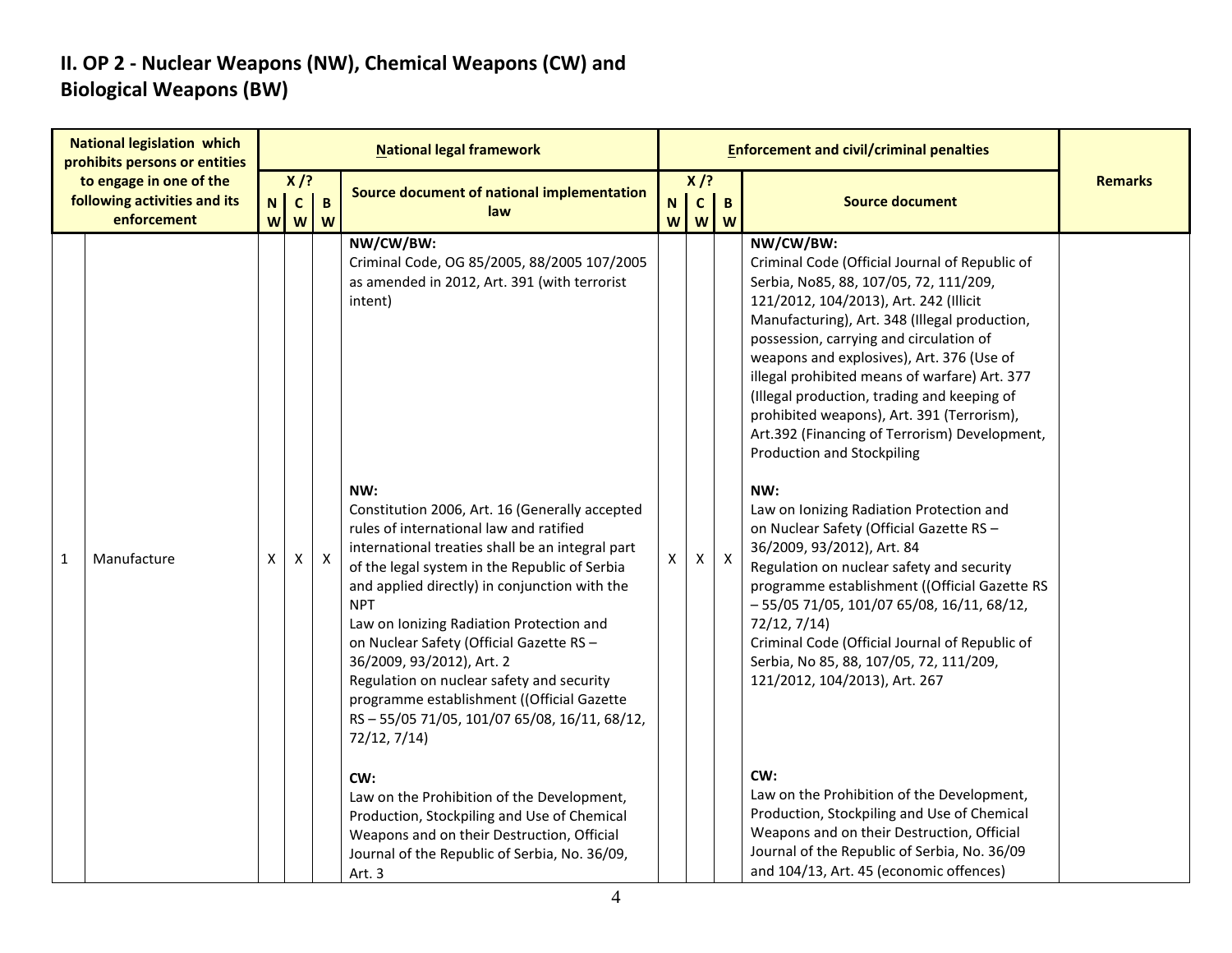|                           |   |   |   | BW:<br>Constitution 2006, Art. 16 (Generally accepted<br>rules of international law and ratified<br>international treaties shall be an integral part<br>of the legal system in the Republic of Serbia<br>and applied directly) in conjunction with the<br><b>Biological Weapons Convention (BWC)</b><br>Law on the Prohibition of the<br>Development, Production and Stockpiling<br>of Bacteriological (Biological) and Toxin and<br>on their Destruction, Art. 3                                                                                                                                                                                                                                      |   |    |              | BW:<br>Law on the Prohibition of the of Bacteriological<br>(Biological) and Toxin Weapons and on their<br>Destruction, Arts. 8 and 9                                                                                                                                                                                                                                                                                                                                                                                                                                                                                                                                                                                                                                                                                                                                                                                                                                                                                                              |  |
|---------------------------|---|---|---|--------------------------------------------------------------------------------------------------------------------------------------------------------------------------------------------------------------------------------------------------------------------------------------------------------------------------------------------------------------------------------------------------------------------------------------------------------------------------------------------------------------------------------------------------------------------------------------------------------------------------------------------------------------------------------------------------------|---|----|--------------|---------------------------------------------------------------------------------------------------------------------------------------------------------------------------------------------------------------------------------------------------------------------------------------------------------------------------------------------------------------------------------------------------------------------------------------------------------------------------------------------------------------------------------------------------------------------------------------------------------------------------------------------------------------------------------------------------------------------------------------------------------------------------------------------------------------------------------------------------------------------------------------------------------------------------------------------------------------------------------------------------------------------------------------------------|--|
| $\overline{2}$<br>Acquire | X | X | X | NW:<br>Constitution 2006, Art. 16 (Generally accepted<br>rules of international law and ratified<br>international treaties shall be an integral part<br>of the legal system in the Republic of Serbia<br>and applied directly) in conjunction with the<br><b>NPT</b><br>Law on Ionizing Radiation Protection and<br>on Nuclear Safety (Official Gazette RS -<br>36/2009, 93/2012), Art. 2 Regulation on<br>nuclear safety and security programme<br>establishment (Official Gazette RS - 55/05<br>71/05, 101/07 65/08, 16/11, 68/12, 72/12,<br>7/14)<br>CW:<br>Law on the Prohibition of the Development,<br>Production, Stockpiling and Use of Chemical<br>Weapons and on their Destruction, Official | X | X. | $\mathsf{X}$ | NW/CW/BW:<br>Criminal Code (Official Journal of Republic of<br>Serbia, No85, 88, 107/05, 72, 111/209,<br>121/2012, 104/2013), Art. 242 (Illicit<br>Manufacturing), Art. 348 (Illegal production,<br>possession, carrying and circulation of<br>weapons and explosives), Art. 376 (Use of<br>illegal prohibited means of warfare) Art. 377<br>(Illegal production, trading and keeping of<br>prohibited weapons), Art. 391 (Terrorism), Art.<br>392 (Financing of Terrorism)<br>NW:<br>Law on Ionizing Radiation Protection and<br>on Nuclear Safety (Official Gazette RS -<br>36/2009, 93/2012), Art. 84<br>Regulation on nuclear safety and security<br>programme establishment ((Official Gazette<br>RS-55/05 71/05, 101/07 65/08, 16/11, 68/12,<br>72/12, 7/14)<br>Criminal Code (Official Journal of Republic of<br>Serbia, No85, 88, 107/05, 72, 111/209,<br>121/2012, 104/2013), Art. 287<br>CW:<br>Law on the Prohibition of the Development,<br>Production, Stockpiling and Use of Chemical<br>Weapons and on their Destruction, Official |  |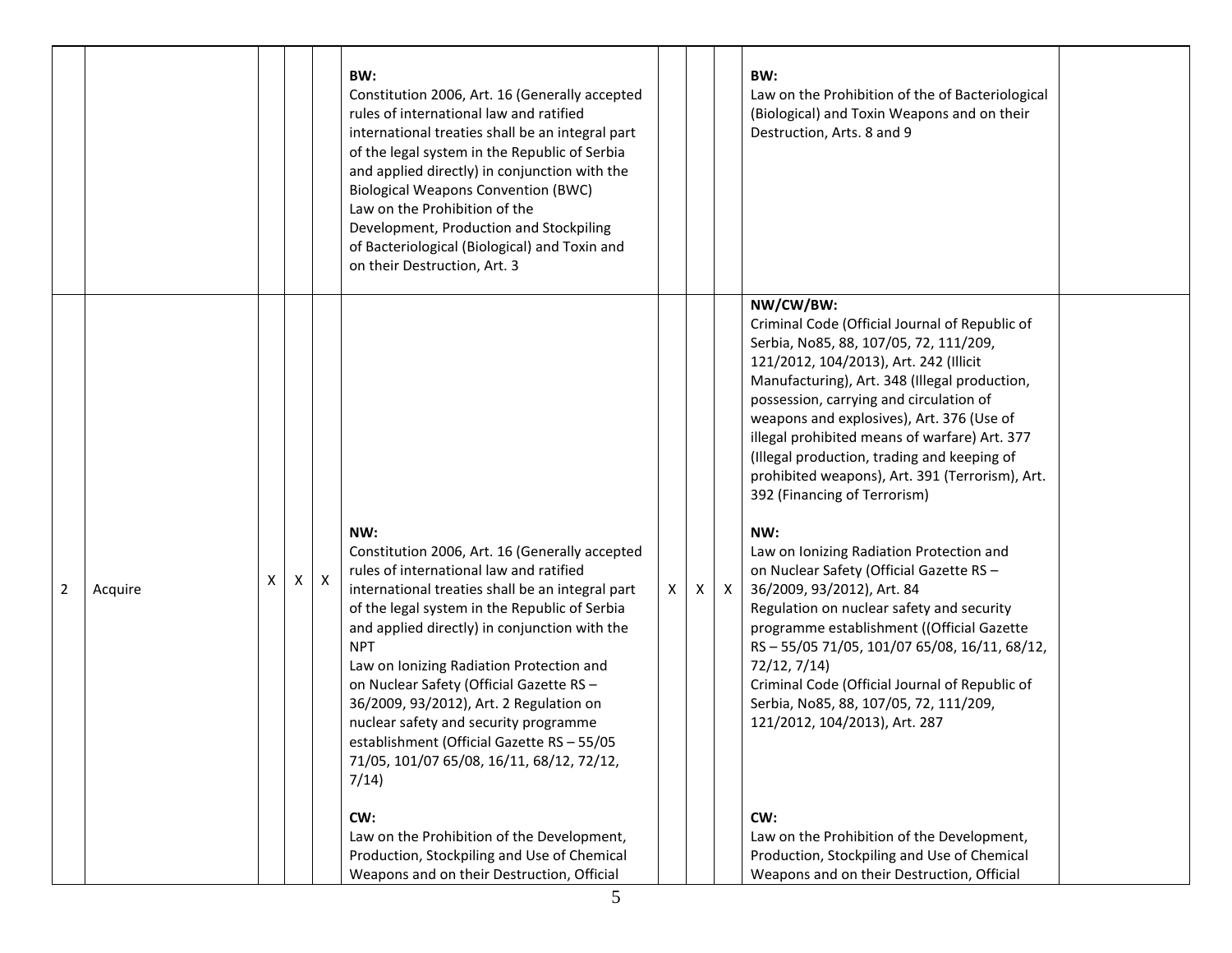|   |         |   |   |   | Journal of the Republic of Serbia, No. 36/09,<br>Art. 3<br>BW:<br>Constitution 2006, Art. 16 (Generally accepted<br>rules of international law and ratified<br>international treaties shall be an integral part<br>of the legal system in the Republic of Serbia<br>and applied directly) in conjunction with the<br><b>Biological Weapons Convention (BWC)</b><br>Law on the Prohibition of the<br>Development, Production and Stockpiling<br>of Bacteriological (Biological) and Toxin and<br>on their Destruction, Art. 3 |   |    |              | Journal of the Republic of Serbia, No. 36/09<br>and 104/13, Art. 45 (economic offences)<br>BW:<br>Law on the Prohibition of the Development,<br>Production and Stockpiling of Bacteriological<br>(Biological) and Toxin Weapons and on their<br>Destruction, Arts. 8 and 9                                                                                                                                                                                                                                                                                                                                                                                                                                                                                                                                                                                                                                                                                                                                                                  |  |
|---|---------|---|---|---|------------------------------------------------------------------------------------------------------------------------------------------------------------------------------------------------------------------------------------------------------------------------------------------------------------------------------------------------------------------------------------------------------------------------------------------------------------------------------------------------------------------------------|---|----|--------------|---------------------------------------------------------------------------------------------------------------------------------------------------------------------------------------------------------------------------------------------------------------------------------------------------------------------------------------------------------------------------------------------------------------------------------------------------------------------------------------------------------------------------------------------------------------------------------------------------------------------------------------------------------------------------------------------------------------------------------------------------------------------------------------------------------------------------------------------------------------------------------------------------------------------------------------------------------------------------------------------------------------------------------------------|--|
| 3 | Possess | X | X | Χ | NW/CW/BW:<br>Criminal Code, OG 85/2005, 88/2005 107/2005<br>as amended in 2012, Art. 348, 391<br>Law on Foreign Trade in Arms, Military<br>Equipment and Dual-Use Goods of 17 February<br>2005, Art. 5<br>CW:<br>Law on the Prohibition of the Development,<br>Production, Stockpiling and Use of Chemical<br>Weapons and on their Destruction, Official<br>Journal of the Republic of Serbia, Nos. 36/09<br>and 104/13, Art. 3                                                                                              | X | X. | $\mathsf{X}$ | NW/CW/BW:<br>Criminal Code (Official Journal of Republic of<br>Serbia, Nos 85, 88, 107/05, 72, 111/209,<br>121/2012,104/2013), Art. 242 (Illicit<br>manufacturing), Art. 243 (Illicit trade), Art. 266<br>(Ingestion of hazardous materials and their<br>illicit processing, stockpiling and storage), Art.<br>278 (Causing general danger), Art. 348 (Illegal<br>production, possession, carrying and<br>circulation of weapons and explosives), Art.<br>376 (Use of illegal prohibited means of<br>warfare), Art. 377 (Illegal production, trading<br>and keeping of prohibited weapons), Art. 391<br>(Terrorism), Art. 392 (Financing of Terrorism)<br>NW:<br>Criminal Code (Official Journal of Republic of<br>Serbia, No85, 88, 107/05, 72, 111/209,<br>121/2012, 104/2013), Art. 287<br>CW:<br>Law on the Prohibition of the<br>Development, Production, Stockpiling<br>and Use of Chemical Weapons and on their<br>Destruction, Official Journal<br>of the Republic of Serbia, Nos. 36/09 and<br>104/13, Art. 45 (economic offences) |  |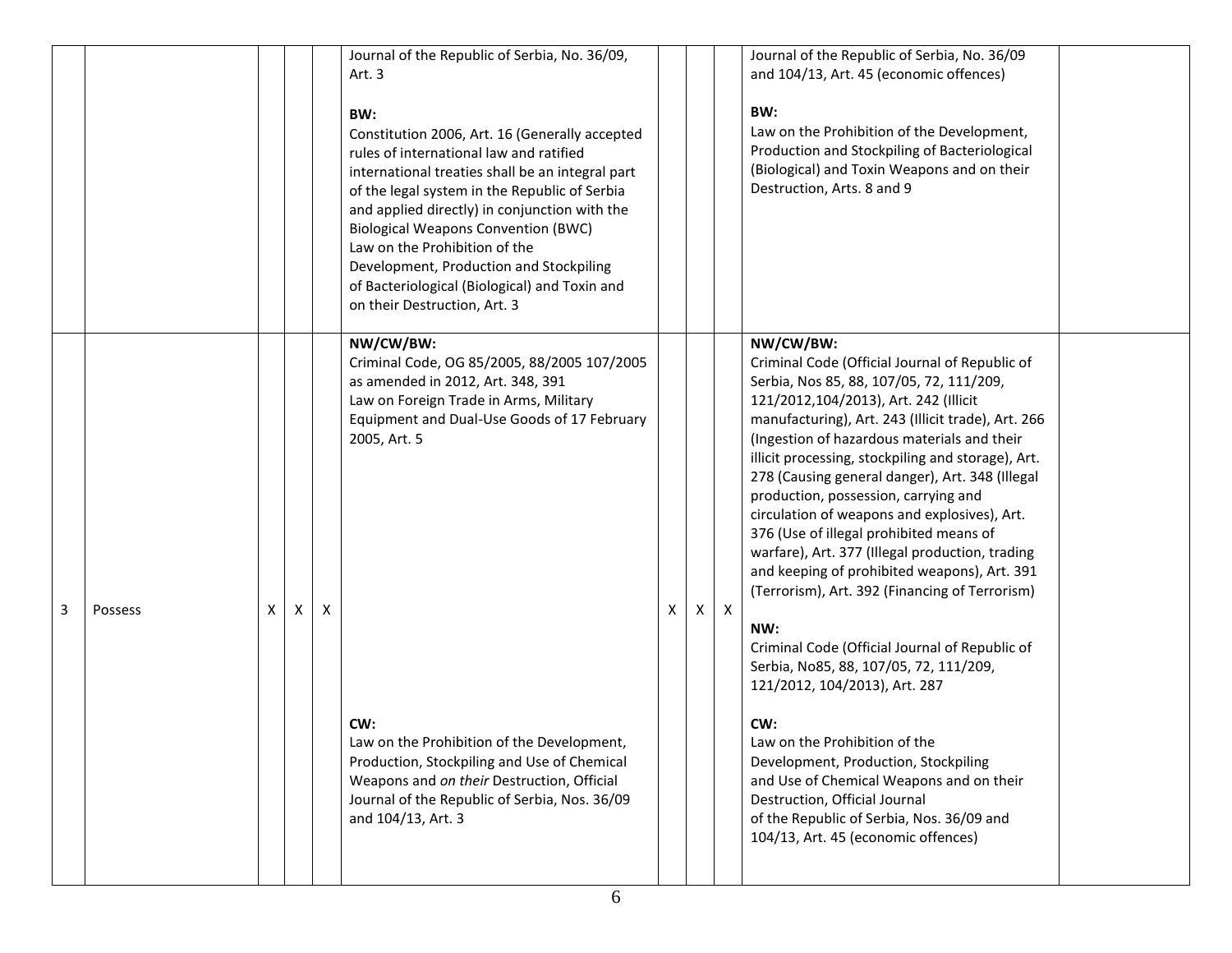|   |         |   |   | BW:<br>Constitution 2006, Art. 16, in conjunction with<br>the BWC<br>Law on the Prohibition of the Development,<br>Production and Stockpiling of Bacteriological<br>(Biological) and Toxin Weapons and on their<br>Destruction, Art. 3                                                                                                                                                                                                                                                                                                                                                                                                |   |   |                           | BW:<br>Law on the Prohibition of the Development,<br>Production and Stockpiling of Bacteriological<br>(Biological) and Toxin Weapons and on their<br>Destruction, Arts. 8 and 9                                                                                                                                                                                                                                                                                                                                                                                                                                                                                                                                                                                                                                                                                                                                                                                                                                                                                                                                                                                                                                                                    |  |
|---|---------|---|---|---------------------------------------------------------------------------------------------------------------------------------------------------------------------------------------------------------------------------------------------------------------------------------------------------------------------------------------------------------------------------------------------------------------------------------------------------------------------------------------------------------------------------------------------------------------------------------------------------------------------------------------|---|---|---------------------------|----------------------------------------------------------------------------------------------------------------------------------------------------------------------------------------------------------------------------------------------------------------------------------------------------------------------------------------------------------------------------------------------------------------------------------------------------------------------------------------------------------------------------------------------------------------------------------------------------------------------------------------------------------------------------------------------------------------------------------------------------------------------------------------------------------------------------------------------------------------------------------------------------------------------------------------------------------------------------------------------------------------------------------------------------------------------------------------------------------------------------------------------------------------------------------------------------------------------------------------------------|--|
| 4 | develop | X | X | NW/CW/BW:<br>Criminal Code, OG 85/2005, 88/2005 107/2005<br>as amended in 2012, Art. 391 (with terrorist<br>intent)<br>NW:<br>Law on Ionizing Radiation Protection and<br>on Nuclear Safety (Official Gazette RS -<br>36/2009, 93/2012), Art. 2<br>Regulation on nuclear safety and security<br>programme establishment ((Official Gazette<br>RS-55/05 71/05, 101/07 65/08, 16/11, 68/12,<br>72/12, 7/14)<br>CW:<br>Law on the Prohibition of the<br>Development, Production, Stockpiling<br>and Use of Chemical Weapons and<br>on their Destruction, Official Journal<br>of the Republic of Serbia, Nos. 36/09 and<br>104/13, Art. 3 | Χ | X | $\boldsymbol{\mathsf{X}}$ | NW/CW/BW:<br>Criminal Code (Official Journal of Republic of<br>Serbia, Nos. 85, 88, 107/05, 72, 111/209,<br>121/2012, 104/2013), Art. 242 (Illicit<br>manufacturing), Art.243 (Illicit trade), Art. 266<br>(Ingestion of hazardous materials and their<br>illicit processing, stockpiling and storage), Art.<br>278 (Causing general danger), Art. 347<br>(Production and procurement of weapons and<br>materials intended to commit offences), Art.<br>348 (Illegal production, possession, carrying<br>and circulation of weapons and explosives),<br>Art. 376 (Use of illegal prohibited means of<br>warfare), Art. 377 (Illegal production, trading<br>and keeping of prohibited weapons), Art. 391<br>(Terrorism), Art. 392 (Financing of Terrorism)<br>NW:<br>Law on Ionizing Radiation Protection and<br>on Nuclear Safety (Official Gazette RS -<br>36/2009, 93/2012), Art. 84<br>Regulation on nuclear safety and security RS -<br>55/05 71/05, 101/07 65/08, 16/11, 68/12,<br>72/12, 7/14)<br>CW:<br>Law on the Prohibition of the Development,<br>Production, Stockpiling and Use of Chemical<br>Weapons and on their Destruction, Official<br>Journal of the Republic of Serbia, Nos. 36/09<br>and 104/13, Art. 45 (economic offences) |  |
|   |         |   |   | BW:<br>Constitution 2006, Art. 16, in conjunction with                                                                                                                                                                                                                                                                                                                                                                                                                                                                                                                                                                                |   |   |                           | BW:<br>Law on the Prohibition of the Development,                                                                                                                                                                                                                                                                                                                                                                                                                                                                                                                                                                                                                                                                                                                                                                                                                                                                                                                                                                                                                                                                                                                                                                                                  |  |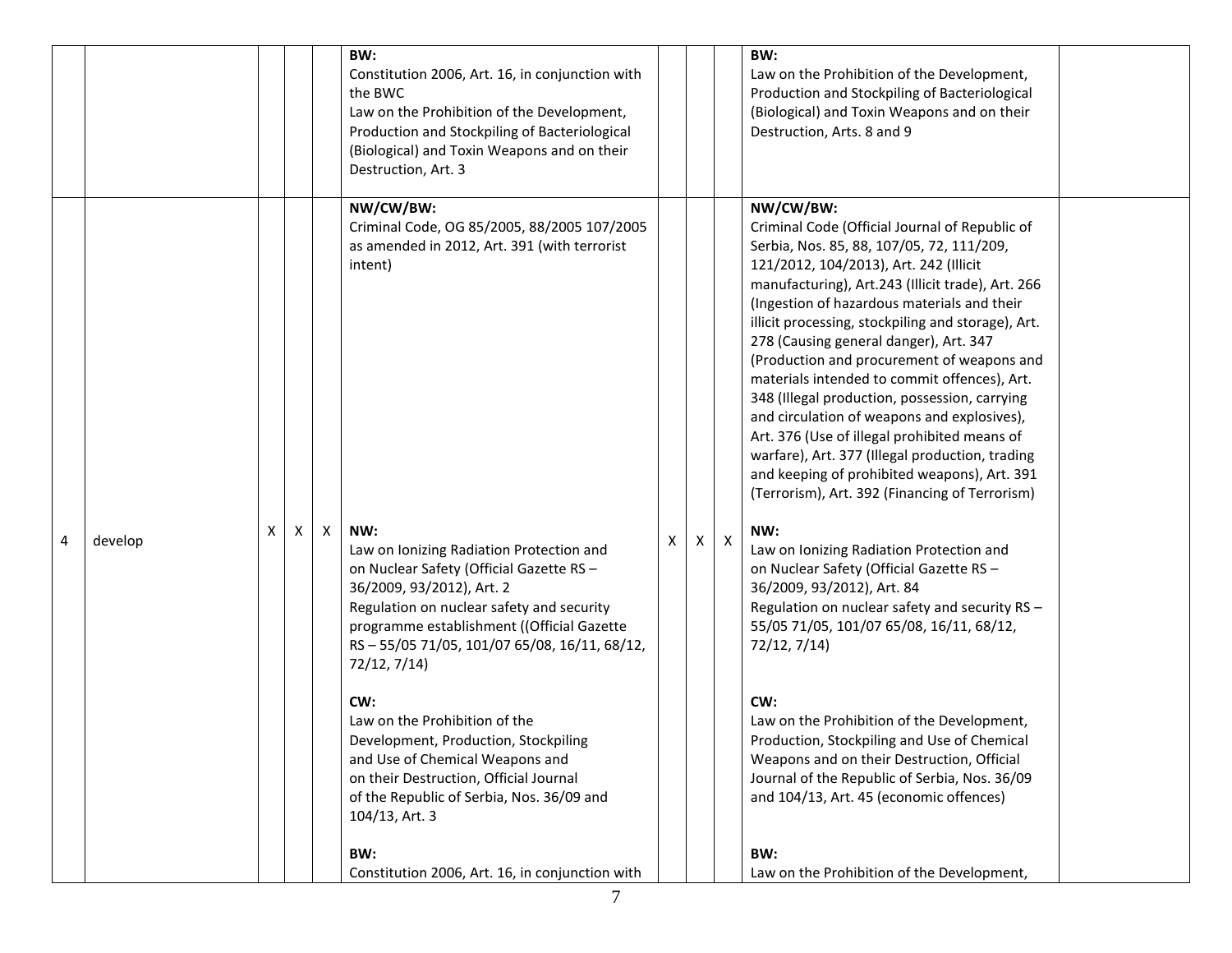|   |           |   |              |              | the BWC                                                                                                                                                                                                                                                                                                               |              |              |              | Production and Stockpiling of Bacteriological<br>(Biological) and Toxin Weapons and on their<br>Destruction, Arts. 8 and 9                                                                                                                                                                                                                                                                                                                                                 |
|---|-----------|---|--------------|--------------|-----------------------------------------------------------------------------------------------------------------------------------------------------------------------------------------------------------------------------------------------------------------------------------------------------------------------|--------------|--------------|--------------|----------------------------------------------------------------------------------------------------------------------------------------------------------------------------------------------------------------------------------------------------------------------------------------------------------------------------------------------------------------------------------------------------------------------------------------------------------------------------|
|   |           |   |              |              | NW/CW/BW:<br>Criminal Code, OG 85/2005, 88/2005 107/2005<br>as amended in 2012, Art. 391 (with terrorist<br>intent), Art. 377<br>Law on Foreign Trade in Arms,<br>Military Equipment and Dual-Use<br>Goods of 17 February 2005, Art. 5<br>Law on Export and Import of Dual-Use Goods<br>of 31 October 2013, Arts. 6-9 |              |              |              | NW/CW/BW:<br>Criminal Code of October 2005, Art. 243 (Illicit<br>trade), Art. 266 (Ingestion of hazardous<br>materials and their illicit processing, stockpiling<br>and storage), Art. 278 (Causing general<br>danger), ), Art. 348 (Illegal production,<br>possession, carrying and circulation of<br>weapons and explosives), Art. 377 (Illegal<br>production, trading and keeping of prohibited<br>weapons), Art. 391 (Terrorism), Art. 392<br>(Financing of Terrorism) |
| 5 | transport |   | $\mathsf{X}$ | $\mathsf{X}$ | NW:<br>Law on Ionizing Radiation Protection and<br>on Nuclear Safety (Official Gazette RS -<br>36/2009, 93/2012), Art. 2, Art. 3 (24)<br>Regulation on nuclear safety and security<br>programme establishment ((Official Gazette<br>RS-55/05 71/05, 101/07 65/08, 16/11, 68/12,<br>72/12, 7/14)                       | X            |              | $x \mid x$   | NW:<br>Law on Ionizing Radiation Protection and<br>on Nuclear Safety (Official Gazette RS -<br>36/2009, 93/2012), Art. 84<br>Regulation on nuclear safety and security<br>programme establishment ((Official Gazette<br>RS-55/05 71/05, 101/07 65/08, 16/11, 68/12,<br>72/12, 7/14)<br>Criminal Code (Official Journal of Republic of<br>Serbia, No 85, 88, 107/05, 72, 111/209,<br>121/2012, 104/2013), Art. 287                                                          |
|   |           |   |              |              | BW:<br>Law on the Prohibition of the<br>Development, Production and Stockpiling<br>of Bacteriological (Biological) and Toxin and<br>on their Destruction, Art. 3                                                                                                                                                      |              |              |              | BW:<br>Law on the Prohibition of the Development,<br>Production and Stockpiling of Bacteriological<br>(Biological) and Toxin Weapons and on their<br>Destruction, Arts. 8 and 9                                                                                                                                                                                                                                                                                            |
| 6 | transfer  | x | $\mathsf{X}$ | $\mathsf{X}$ | NW/CW/BW:<br>Criminal Code, OG 85/2005, 88/2005 107/2005<br>as amended in 2012, Art. 391 (supply, with<br>terrorist intent)<br>Law on Foreign Trade in Arms, Military<br>Equipment and Dual-Use Goods of 17 February<br>2005, Art. 5Law on Export and Import of Dual-<br>Use Goods of 31 October 2013, Arts. 5-9      | $\mathsf{x}$ | $\mathsf{x}$ | $\mathsf{X}$ | NW/CW/BW:<br>Criminal Code of October 2005, Art.243 (Illicit)<br>trade), Art. 266 (Ingestion of hazardous<br>materials and their illicit processing, stockpiling<br>and storage), Art. 278 (Causing general<br>danger), Art. 348 (Illegal production,<br>possession, carrying and sales of weapons and<br>explosives), Art. 377 (Illegal production, sales                                                                                                                 |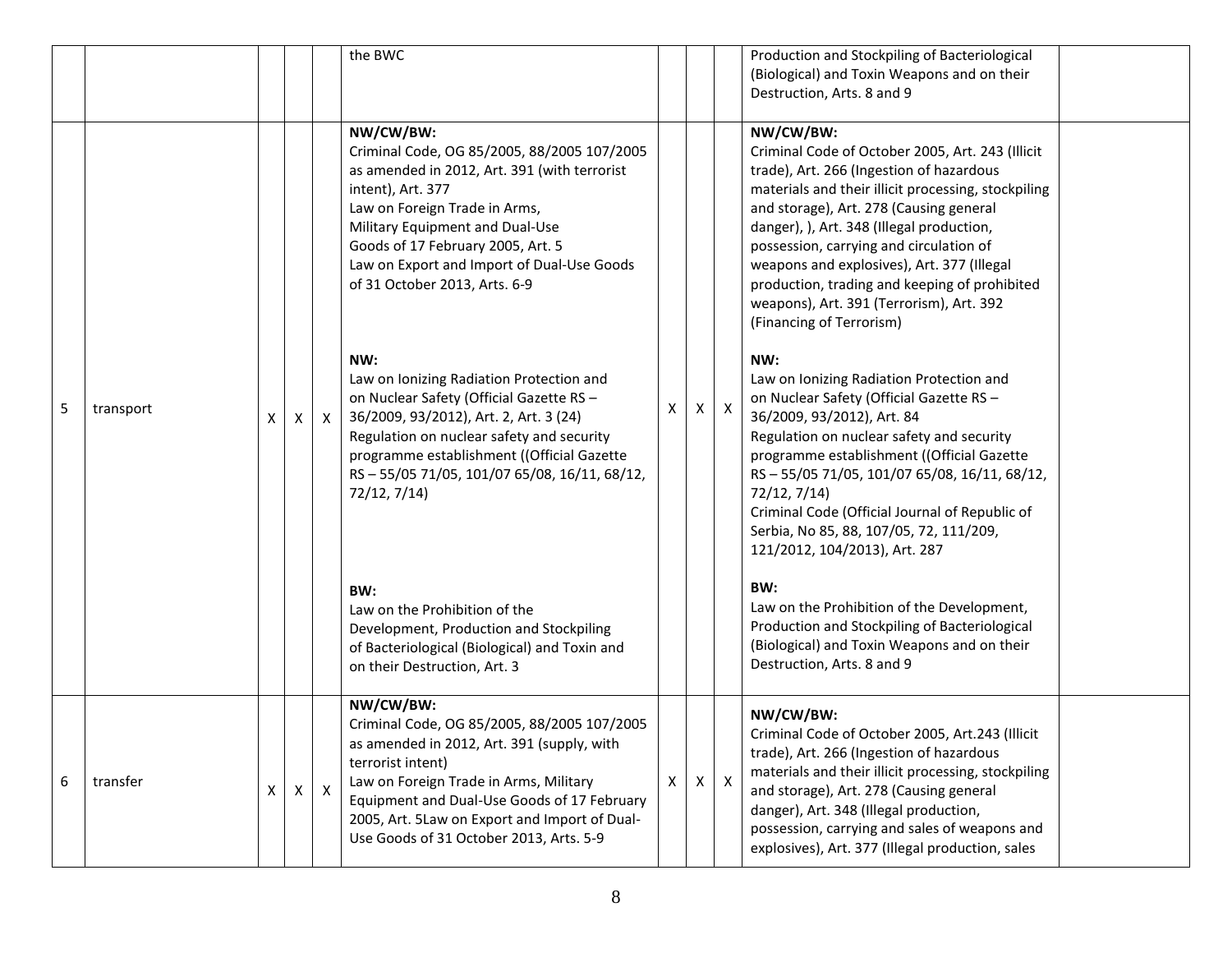|          |   |   |              | CW:<br>Law on the Prohibition of the Development,<br>Production, Stockpiling and Use of Chemical<br>Weapons and on their Destruction, Official<br>Journal of the Republic of Serbia, Nos. 36/09<br>and 104/13, Art. 3<br>BW:<br>Law on the Prohibition of the Development,<br>Production and Stockpiling of Bacteriological<br>(Biological) and Toxin Weapons and on their<br>Destruction, Art. 3<br>Constitution 2006, Art. 16, in conjunction with<br>the BWC |   |              |              | and storage of prohibited weapons), Art. 391<br>(Terrorism), Art. 392 (Financing of Terrorism)<br>NW:<br>Criminal Code (Official Journal of Republic of<br>Serbia, No 85, 88, 107/05, 72, 111/209,<br>121/2012, 104/2013), Art. 287<br>CW:<br>Law on the Prohibition of the<br>Development, Production, Stockpiling<br>and Use of Chemical Weapons and<br>on their Destruction, Official Journal<br>of the Republic of Serbia, Nos. 36/09 and<br>104/13, Art. 45 (economic offences)<br>BW:<br>Law on the Prohibition of the Development,<br>Production and Stockpiling of Bacteriological<br>(Biological) and Toxin Weapons and on their<br>Destruction, Arts. 8 and 9                                                                                                                                                                      |  |
|----------|---|---|--------------|-----------------------------------------------------------------------------------------------------------------------------------------------------------------------------------------------------------------------------------------------------------------------------------------------------------------------------------------------------------------------------------------------------------------------------------------------------------------|---|--------------|--------------|----------------------------------------------------------------------------------------------------------------------------------------------------------------------------------------------------------------------------------------------------------------------------------------------------------------------------------------------------------------------------------------------------------------------------------------------------------------------------------------------------------------------------------------------------------------------------------------------------------------------------------------------------------------------------------------------------------------------------------------------------------------------------------------------------------------------------------------------|--|
| 7<br>use | X | X | $\mathsf{X}$ | NW/CW/BW:<br>Criminal Code, OG 85/2005, 88/2005 107/2005<br>as amended in 2012, Art. 391 (with terrorist<br>intent)<br>Law on Foreign Trade in Arms, Military<br>Equipment and Dual-Use Goods of 17 February<br>2005, Art. 3, 5<br>Law on Export and Import of Dual-Use Goods<br>of 31 October 2013, Art. 6-9<br>NW:<br>Constitution 2006, Art. 16, in conjunction with<br>International Convention for the Suppression<br>of Terrorist Bombings                | X | $\mathsf{X}$ | $\mathsf{X}$ | NW/CW/BW:<br>Criminal Code (Official Journal of Republic of<br>Serbia, Nos. 85, 88, 107/05, 72, 111/209,<br>121/2012, 104/2013), Art. 242 (Illicit<br>manufacturing), Art. 243 (Illicit trade), Art. 266<br>(Ingestion of hazardous materials and their<br>illicit processing, stockpiling and storage), Art.<br>278 (Causing general danger), Art. 347<br>(Production and procurement of weapons and<br>materials intended to commit offences), Art.<br>348 (Illegal production, possession, carrying<br>and circulation of weapons and explosives),<br>Art. 376 (Use of illegal prohibited means of<br>warfare), Art. 377 (Illegal production, trading<br>and keeping of prohibited Weapons), Art. 391<br>NW:<br>Criminal Code (Official Journal of Republic of<br>Serbia, No85, 88, 107/05, 72, 111/209,<br>121/2012, 104/2013), Art. 287 |  |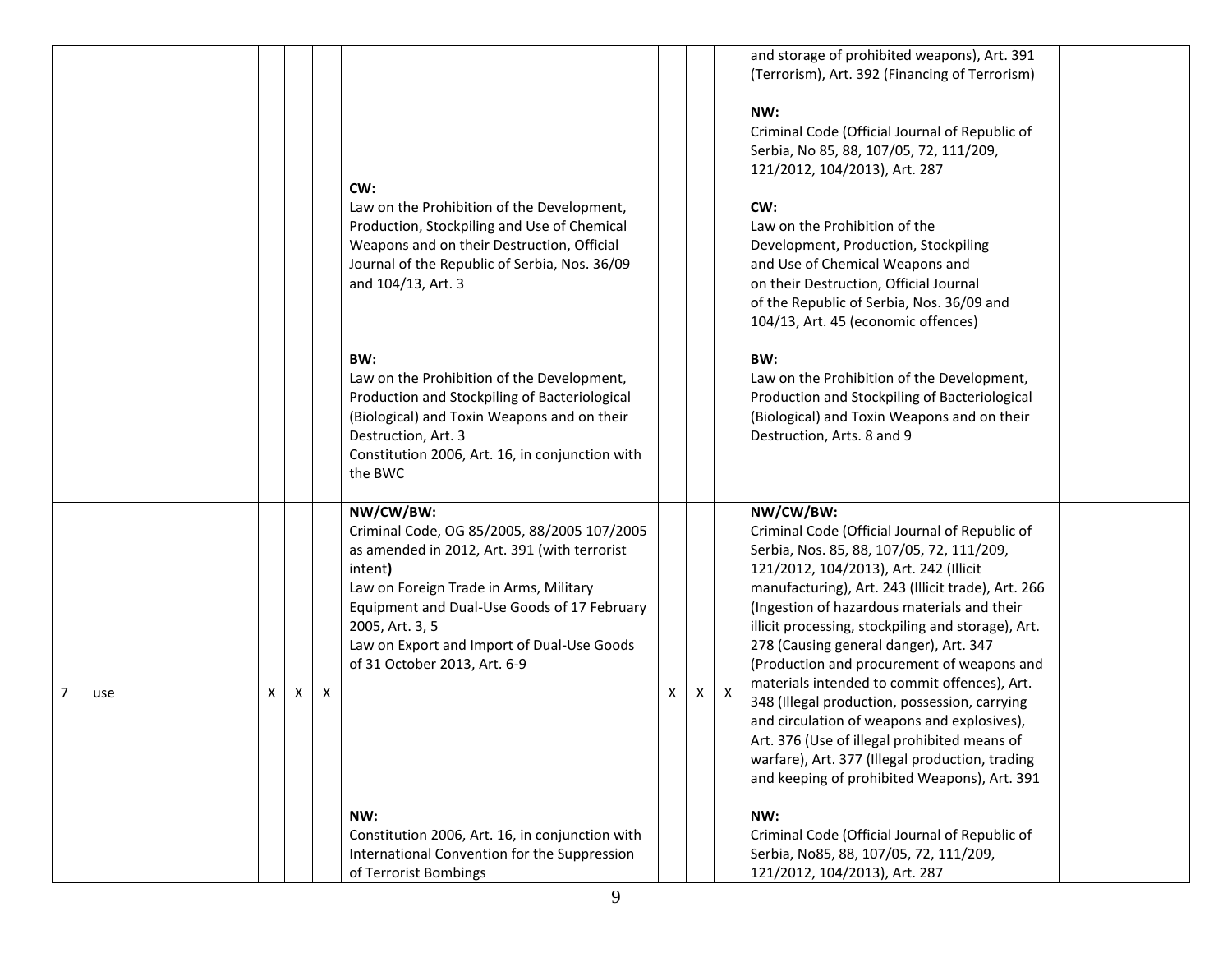|   |                                                                    |   |   |            | Law on Ionizing Radiation Protection and<br>on Nuclear Safety (Official Gazette RS -<br>36/2009, 93/2012), Art. 2 Regulation on<br>nuclear safety and security programme<br>establishment (Official Gazette RS - 55/05<br>71/05, 101/07 65/08, 16/11, 68/12,<br>72/12, 7/14)                                                                                                                                              |              |                |                  | Law on Ionizing Radiation Protection and<br>on Nuclear Safety (Official Gazette RS -<br>36/2009, 93/2012)<br>Regulation on nuclear safety and security<br>programme establishment (Official Gazette<br>RS-55/05 71/05, 101/07 65/08, 16/11, 68/12,<br>72/12, 7/14) |  |
|---|--------------------------------------------------------------------|---|---|------------|---------------------------------------------------------------------------------------------------------------------------------------------------------------------------------------------------------------------------------------------------------------------------------------------------------------------------------------------------------------------------------------------------------------------------|--------------|----------------|------------------|--------------------------------------------------------------------------------------------------------------------------------------------------------------------------------------------------------------------------------------------------------------------|--|
|   |                                                                    |   |   |            | CW:<br>Law on the Prohibition of the<br>Development, Production, Stockpiling<br>and Use of Chemical Weapons and<br>on their Destruction, Official Journal<br>of the Republic of Serbia, Nos. 36/09 and<br>104/13, Art. 3                                                                                                                                                                                                  |              |                |                  | CW:<br>Law on the Prohibition of the Development,<br>Production, Stockpiling and Use of Chemical<br>Weapons and on their Destruction, Official<br>Journal of the Republic of Serbia, Nos. 36/09<br>and 104/13, Art. 45 (economic offences)                         |  |
|   |                                                                    |   |   |            | BW:<br>Law on the Prohibition of the Development,<br>Production and Stockpiling of Bacteriological<br>(Biological) and Toxin Weapons and on their<br>Destruction, Art. 3<br>Constitution 2006, Art. 16, in conjunction with<br>International Convention for the Suppression<br>of Terrorist Bombings and Geneva Protocol                                                                                                  |              |                |                  | BW:<br>Law on the Prohibition of the Development,<br>Production and Stockpiling of Bacteriological<br>(Biological) and Toxin Weapons and on their<br>Destruction, Arts. 8 and 9                                                                                    |  |
| 8 | attempt to engage in<br>abovementioned<br>activities               | X | X | X          | NW/CW/BW:<br>Criminal Code, OG 85/2005, 88/2005 107/2005<br>as amended in 2012, Art. 30                                                                                                                                                                                                                                                                                                                                   | $\mathsf{X}$ | $\mathsf{X}^-$ | $\boldsymbol{X}$ | NW/CW/BW:<br>Criminal Code, OG 85/2005, 88/2005 107/2005<br>as amended in 2012, Art. 30                                                                                                                                                                            |  |
| 9 | participate as an<br>accomplice in<br>abovementioned<br>activities | Χ |   | $X \mid X$ | NW/CW/BW:<br>Criminal Code, OG 85/2005, 88/2005 107/2005<br>as amended in 2012, Arts. 33 and 34<br>Constitution 2006, Art. 16, in conjunction with<br>International Convention for the Suppression<br>of Terrorist Bombings<br>Law on Foreign Trade in Arms, Military<br>Equipment and Dual-Use Goods of 17 February $ x  \times  x $<br>2005, Art. 5<br>Law on Export and Import of Dual-Use Goods<br>of 31 October 2013 |              |                |                  | NW/CW/BW:<br>Criminal Code, (Official Journal of Republic of<br>Serbia, Nos. 85, 88, 107/05, 72, 111/209,<br>121/2012, 104/2013), Arts. 33 and 34                                                                                                                  |  |
|   |                                                                    |   |   |            | NW:<br>Law on Ionizing Radiation Protection and<br>on Nuclear Safety (Official Gazette RS -                                                                                                                                                                                                                                                                                                                               |              |                |                  | NW:<br>Law on Ionizing Radiation Protection and<br>on Nuclear Safety (Official Gazette RS -                                                                                                                                                                        |  |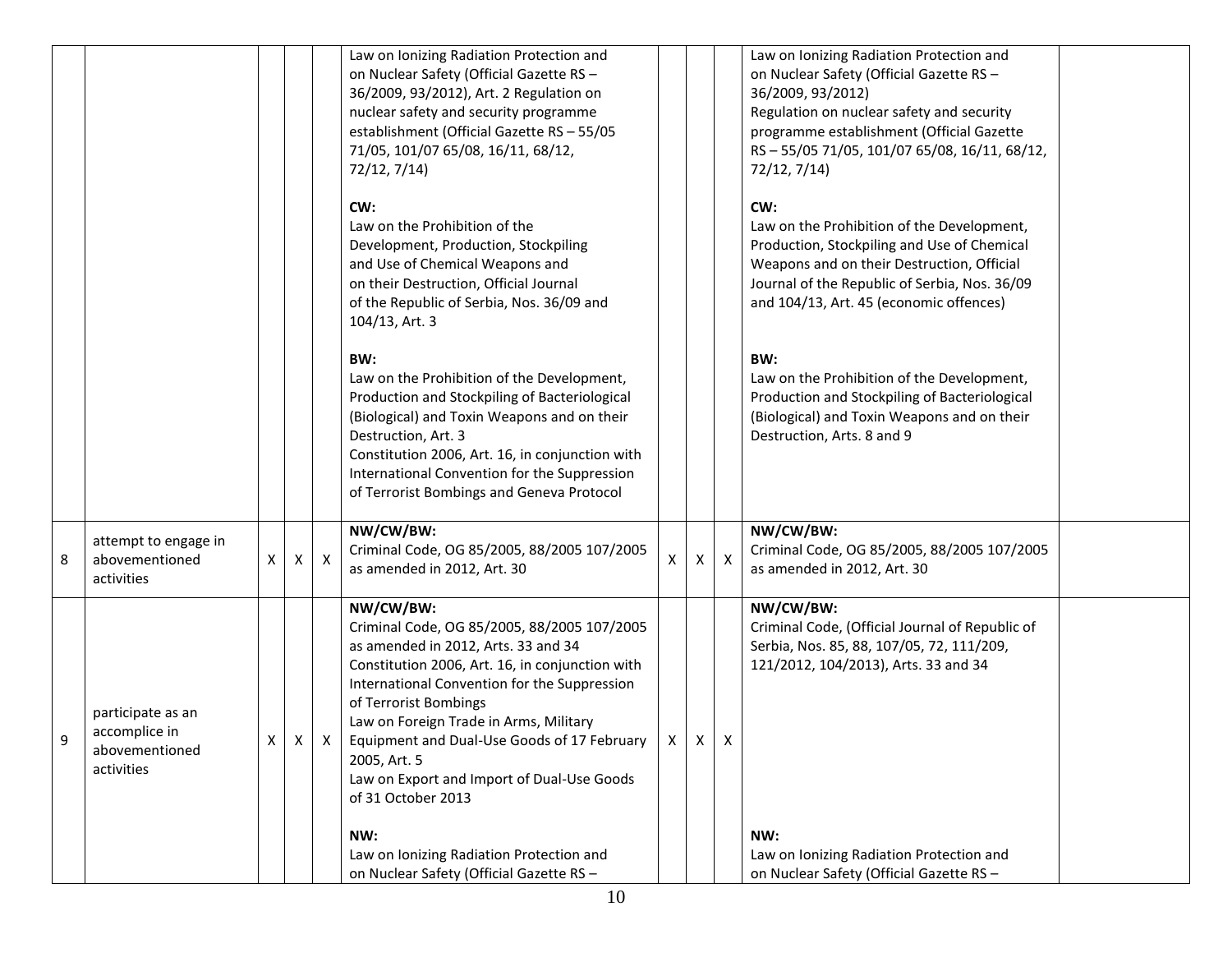|    |                                           |   |   |              | 36/2009, 93/2012), Art. 2<br>Regulation on nuclear safety and security<br>programme establishment ((Official Gazette                                                                                                                                                                                      |   |   |              | 36/2009, 93/2012)<br>Regulation on nuclear safety and security<br>programme establishment ((Official Gazette                                                                                                                                                                                                                                                                                            |  |
|----|-------------------------------------------|---|---|--------------|-----------------------------------------------------------------------------------------------------------------------------------------------------------------------------------------------------------------------------------------------------------------------------------------------------------|---|---|--------------|---------------------------------------------------------------------------------------------------------------------------------------------------------------------------------------------------------------------------------------------------------------------------------------------------------------------------------------------------------------------------------------------------------|--|
|    |                                           |   |   |              | RS-55/05 71/05, 101/07 65/08, 16/11, 68/12,<br>72/12, 7/14)                                                                                                                                                                                                                                               |   |   |              | RS-55/05 71/05, 101/07 65/08, 16/11, 68/12,<br>72/12, 7/14)                                                                                                                                                                                                                                                                                                                                             |  |
|    |                                           |   |   |              | CW:<br>Law on the Prohibition of the<br>Development, Production, Stockpiling<br>and Use of Chemical Weapons and<br>on their Destruction, Official Journal<br>of the Republic of Serbia, Nos. 36/09 and<br>104/13, Art. 3                                                                                  |   |   |              | CW:<br>Law on the Prohibition of the<br>Development, Production, Stockpiling<br>and Use of Chemical Weapons and<br>on their Destruction, Official Journal<br>of the Republic of Serbia, Nos. 36/09 and<br>104/13, Art. 3                                                                                                                                                                                |  |
|    |                                           |   |   |              | BW:<br>Law on the Prohibition of the Development,<br>Production and Stockpiling of Bacteriological<br>(Biological) and Toxin Weapons and on their<br>Destruction, Art. 3                                                                                                                                  |   |   |              | BW:<br>Law on the Prohibition of the Development,<br>Production and Stockpiling of Bacteriological<br>(Biological) and Toxin Weapons and on their<br>Destruction, Arts. 8 and 9                                                                                                                                                                                                                         |  |
|    |                                           |   |   |              | NW/CW/BW:<br>Criminal Code, OG 85/2005, 88/2005 107/2005<br>as amended in 2012, Art. 35, Art. 391 (with<br>terrorist intent)<br>Law on Foreign Trade in Arms,<br>Military Equipment and Dual-Use Goods of 17<br>February 2005, Art. 5<br>Law on Export and Import of Dual-Use Goods<br>of 31 October 2013 |   |   |              | NW/CW/BW:<br>Criminal Code of the Republic of<br>Serbia, (Official Journal of Republic of Serbia,<br>Nos. 85, 88, 107/05, 72, 111/209, 121/2012,<br>104/2013), Arts. 33, 34 and 35 (complicity,<br>incitement, aiding and abetting), Art. 391 (with<br>terrorist intent)                                                                                                                                |  |
| 10 | assist in<br>abovementioned<br>activities | X | X | $\mathsf{X}$ | NW:<br>Law on Ionizing Radiation Protection and<br>on Nuclear Safety (Official Gazette RS -<br>36/2009, 93/2012), Art. 2<br>Regulation on nuclear safety and security<br>programme establishment                                                                                                          | X | X | $\mathsf{X}$ | NW:<br>Law on Ionizing Radiation Protection and<br>on Nuclear Safety (Official Gazette RS -<br>36/2009, 93/2012)<br>Regulation on nuclear safety and security<br>programme establishment (Official Gazette<br>RS-55/05 71/05, 101/07 65/08, 16/11, 68/12,<br>72/12, 7/14)<br>Criminal Code (Official Journal of Republic of<br>Serbia, No 85, 88, 107/05, 72, 111/209,<br>121/2012, 104/2013), Art. 287 |  |
|    |                                           |   |   |              | CW:<br>Law on the Prohibition of the Development,                                                                                                                                                                                                                                                         |   |   |              | CW:<br>Law on the Prohibition of the Development,                                                                                                                                                                                                                                                                                                                                                       |  |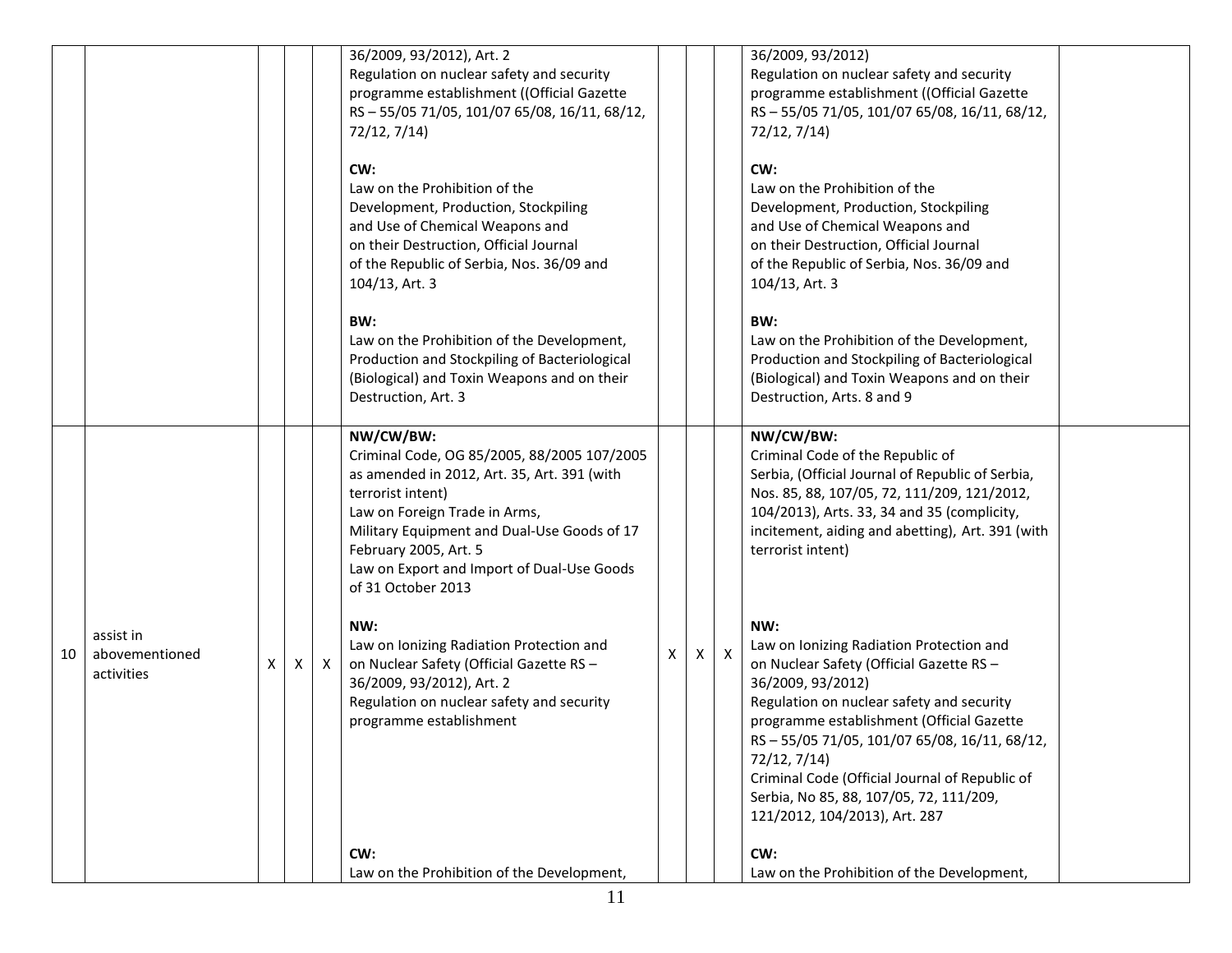|    |                                         |    |   |   | Production, Stockpiling and Use of Chemical<br>Weapons and on their Destruction, Official<br>Journal of the Republic of Serbia, Nos. 36/09<br>and 104/13, Art. 3<br>BW:<br>Law on the Prohibition of the<br>Development, Production and Stockpiling<br>of Bacteriological (Biological) and Toxin<br>Weapons and on their Destruction, Art. 3 |   |   |                           | Production, Stockpiling and Use of Chemical<br>Weapons and on their Destruction, Official<br>Journal of the Republic of Serbia, Nos. 36/09<br>and 104/13, Art. 45 (economic offences)<br>BW:<br>Law on the Prohibition of the<br>Development, Production and Stockpiling<br>of Bacteriological (Biological) and Toxin<br>Weapons and on their Destruction, Arts. 8 and<br>9                                                                                                                                                                                                                                                                                                                                                                                                                                                                                                                                                                                                                                                                                                                                                                                                                                                                  |  |
|----|-----------------------------------------|----|---|---|----------------------------------------------------------------------------------------------------------------------------------------------------------------------------------------------------------------------------------------------------------------------------------------------------------------------------------------------|---|---|---------------------------|----------------------------------------------------------------------------------------------------------------------------------------------------------------------------------------------------------------------------------------------------------------------------------------------------------------------------------------------------------------------------------------------------------------------------------------------------------------------------------------------------------------------------------------------------------------------------------------------------------------------------------------------------------------------------------------------------------------------------------------------------------------------------------------------------------------------------------------------------------------------------------------------------------------------------------------------------------------------------------------------------------------------------------------------------------------------------------------------------------------------------------------------------------------------------------------------------------------------------------------------|--|
| 11 | finance<br>abovementioned<br>activities | X. | X | X | NW/CW/BW:<br>Criminal Code, OG 85/2005, 88/2005 107/2005<br>as amended in 2012, Art. 393<br>NW:<br>Constitution 2006, Art. 16, in conjunction with<br>the 1999 International Convention for the<br>Suppression of the Financing of Terrorism                                                                                                 | X | x | $\boldsymbol{\mathsf{X}}$ | NW/CW/BW:<br>Criminal Code of the Republic of Serbia (Official<br>Journal of Republic of Serbia, Nos. 85, 88,<br>107/05, 72, 111/209, 121/2012, 104/2013),<br>Arts. 33, 34 and 35 (complicity, incitement,<br>aiding and abetting), Art. 391 (Terrorism), Art.<br>393 (Financing of Terrorism) Serbia adopted<br>legislation amending its Criminal Code which<br>addresses some of the technical deficiencies<br>related to money laundering and the financing<br>of terrorism. In the matter of regulating the<br>criminal offences of terrorism in national<br>legislation, the latest revisions of the Criminal<br>Code (CC) of the Republic of Serbia, effective<br>from 1 January 2013: Art. 391 of the CC defines<br>the basic criminal offence of terrorism in a new<br>and uniform manner, irrespective of whether it<br>is directed against the Republic of Serbia, a<br>foreign country or an international<br>organisation, with numerous forms of the act<br>of commission (whereby international<br>terrorism no longer exists in the CC as a self-<br>standing criminal offence).<br>Anti-Money Laundering Unit, Ministry of<br>Finance, is responsible for the implementation<br>of the Law on Prevention of Money Laundering |  |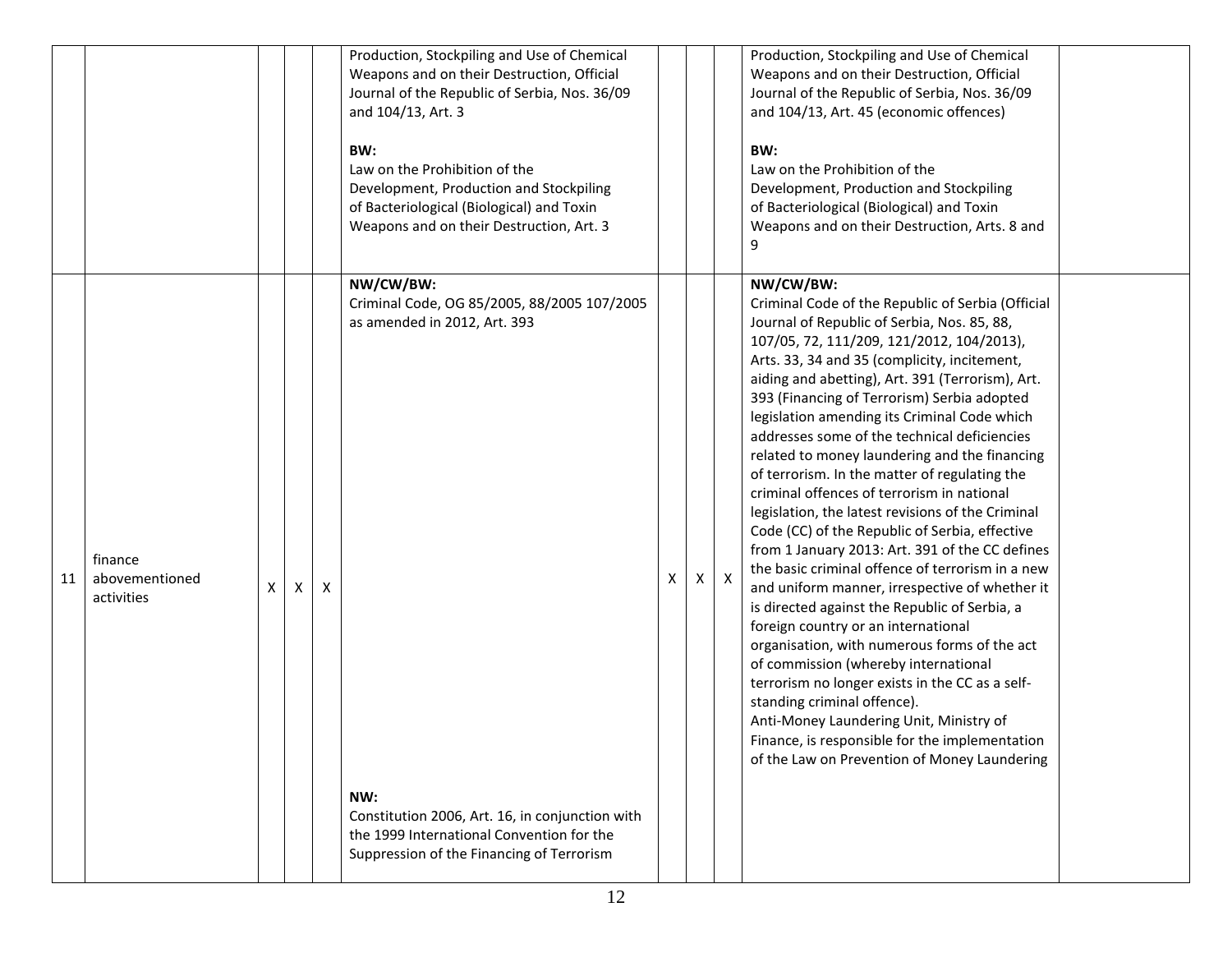|                                                                                 |   |              |   | Production, Stockpiling and Use of Chemical<br>Weapons and on their Destruction, Official<br>Journal of the Republic of Serbia, Nos. 36/09<br>and 104/13, Art. 3 (assist  in any way)<br>BW:<br>Law on the Prohibition of the Development,<br>Production and Stockpiling of Bacteriological<br>(Biological) and Toxin Weapons and on their<br>Destruction, Art. 3<br>Constitution 2006, Art. 16, in conjunction with<br>the 1999 International Convention for the<br>Suppression of the Financing of Terrorism |    |    |   | Development, Production, Stockpiling and Use<br>of Chemical Weapons and on their Destruction,<br>Official Journal of the Republic of Serbia, Nos.<br>36/09 and 104/13, Art. 45 (economic offences)<br>BW:<br>Law on the Prohibition of the Development,<br>Production and Stockpiling of Bacteriological<br>(Biological) and Toxin Weapons and on their<br>Destruction, Arts. 8 and 9                                                                                                                                                                                                                                                                                                                                                                                                                                                                                                                                                                                                                                                                                                                                                                                                            |  |
|---------------------------------------------------------------------------------|---|--------------|---|----------------------------------------------------------------------------------------------------------------------------------------------------------------------------------------------------------------------------------------------------------------------------------------------------------------------------------------------------------------------------------------------------------------------------------------------------------------------------------------------------------------|----|----|---|--------------------------------------------------------------------------------------------------------------------------------------------------------------------------------------------------------------------------------------------------------------------------------------------------------------------------------------------------------------------------------------------------------------------------------------------------------------------------------------------------------------------------------------------------------------------------------------------------------------------------------------------------------------------------------------------------------------------------------------------------------------------------------------------------------------------------------------------------------------------------------------------------------------------------------------------------------------------------------------------------------------------------------------------------------------------------------------------------------------------------------------------------------------------------------------------------|--|
| abovementioned<br>activities related to<br>12<br>means of delivery <sup>1</sup> | X | $\mathsf{X}$ | Х | NW/CW/BW:<br>Law on Foreign Trade in Weapons, Military<br>Equipment and Dual-Use Goods of 17 February<br>2005, Art. 5<br>Law on Export and Import of Dual-Use Goods<br>of 31 October 2013, Arts. 6-9<br>NW:<br>Law on Ionizing Radiation Protection and<br>on Nuclear Safety (Official Gazette RS -                                                                                                                                                                                                            | X. | X. | X | NW/CW/BW:<br>Law on Foreign Trade in Arms, Military<br>Equipment and Dual-Use Goods of 17 February<br>2005, Art. 42<br>Law on Export and Import of Dual-Use Goods<br>of 31 October 2013, Art. 29<br>Criminal Code (Official Journal of Republic of<br>Serbia, Nos. 85, 88, 107/05, 72, 111/209,<br>121/2012, 104/2013), Art. 242 (Illicit<br>manufacturing), Art. 243 (Illicit trade), Art. 266<br>(Ingestion of hazardous materials and their<br>illicit processing, stockpiling and storage), Art.<br>267 (Illicit construction of nuclear facilities),<br>Art. 278 (Causing genera danger), Art. 287<br>(Illegal obtaining of nuclear materials and<br>causing threat to security), Art. 347 Production<br>and procurement of weapons and materials<br>intended to commit offences), Art. 348 (Illegal<br>production, possession, carrying and<br>circulation of weapons and explosives), Art.<br>376 (Use of illegal prohibited means of<br>warfare), Art. 377 (Illegal production, trading<br>and keeping of prohibited weapons), Art. 391<br>(Terrorism), Art. 392 (Financing of Terrorism)<br>NW:<br>Law on Ionizing Radiation Protection and<br>on Nuclear Safety (Official Gazette RS - |  |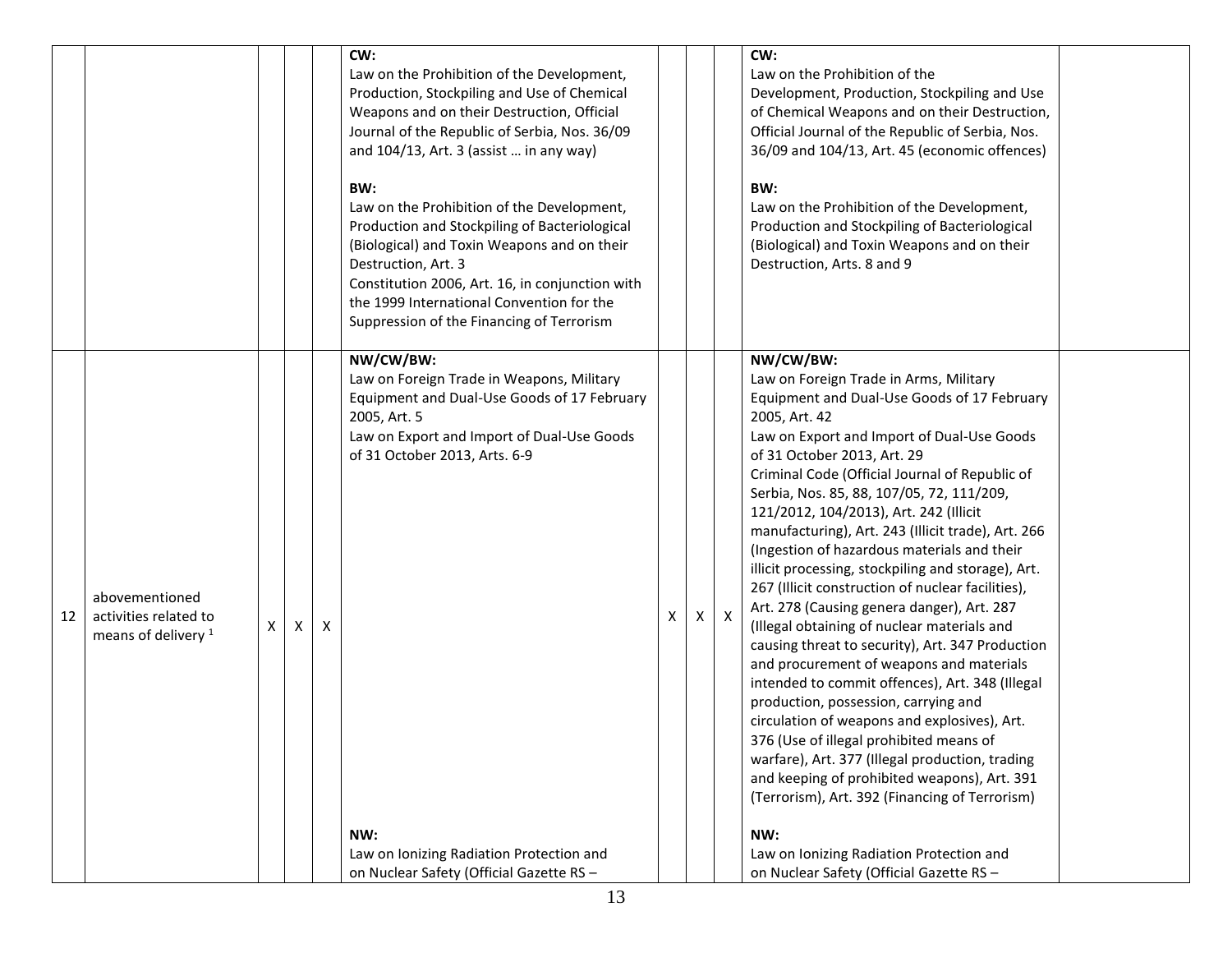| 36/2009, 93/2012) Regulation on nuclear<br>safety and security programme establishment<br>(Official Gazette RS - 55/05 71/05, 101/07<br>65/08, 16/11, 68/12, 72/12, 7/14)                                                                | 36/2009, 93/2012)<br>Regulation on nuclear safety and security<br>programme establishment (Official Gazette<br>RS-55/05 71/05, 101/07 65/08, 16/11, 68/12,<br>72/12, 7/14)                                                                 |  |
|------------------------------------------------------------------------------------------------------------------------------------------------------------------------------------------------------------------------------------------|--------------------------------------------------------------------------------------------------------------------------------------------------------------------------------------------------------------------------------------------|--|
|                                                                                                                                                                                                                                          | CW:<br>Law on the Prohibition of the Development,<br>Production, Stockpiling and Use of Chemical<br>Weapons and on their Destruction, Official<br>Journal of the Republic of Serbia, Nos. 36/09<br>and 104/13, Art. 45 (economic offences) |  |
| BW:<br>Law on the Prohibition of the Development,<br>Production and Stockpiling of Bacteriological<br>(Biological) and Toxin Weapons and on their<br>Destruction Art. 2, 3<br>Constitution 2006, Art. 16, in conjunction with<br>the BWC | BW:<br>Law on the Prohibition of the Development,<br>Production and Stockpiling of Bacteriological<br>(Biological) and Toxin Weapons and on their<br>Destruction, Art. 8                                                                   |  |

1. Means of delivery: missiles, rockets and other unmanned systems capable of delivering nuclear, chemical, or biological weapons that are specially designed for such use.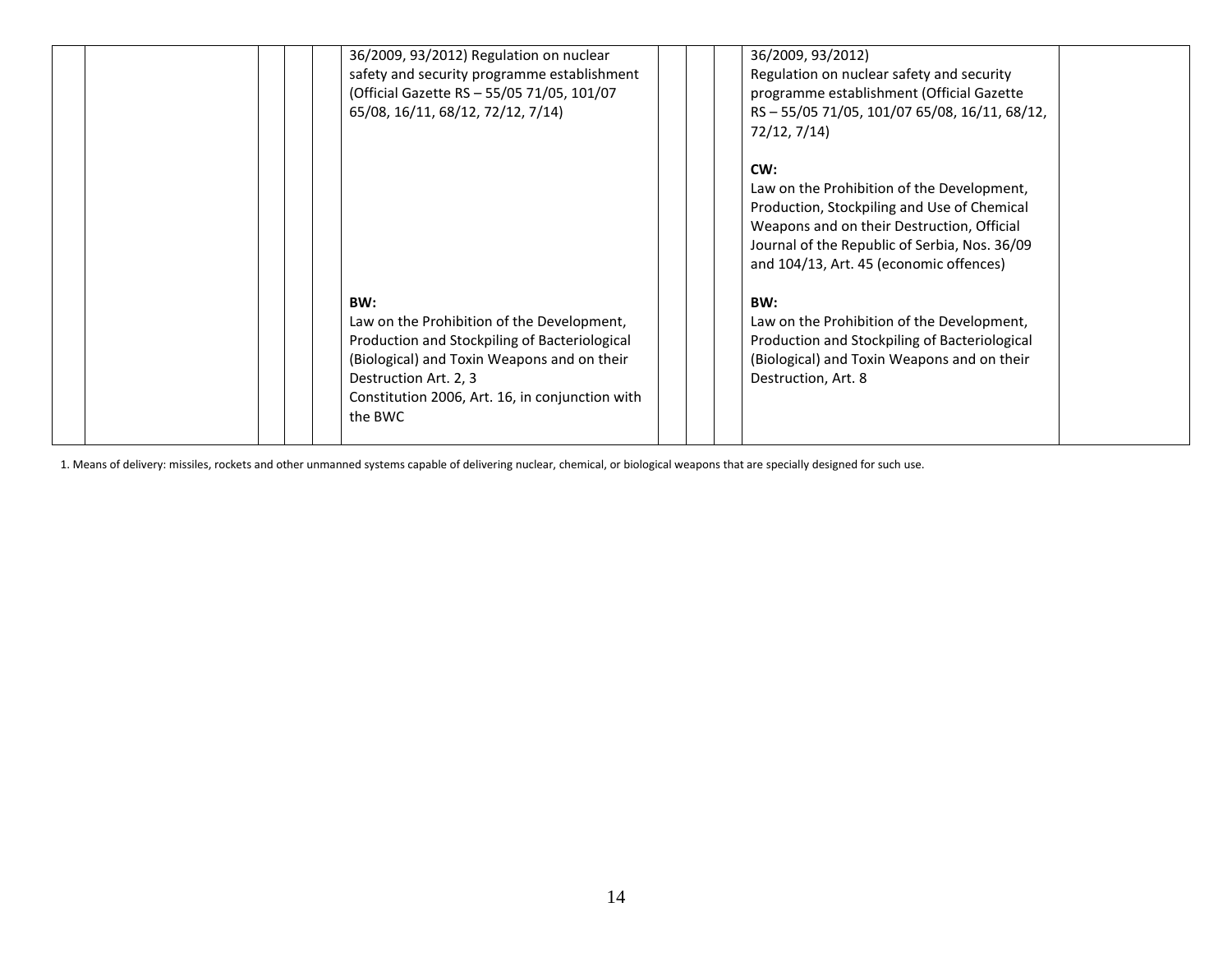#### **III. OP 3 (a) and (b) - Account for/Secure/Physically protect NW, CW and BW, including Related Materials <sup>2</sup>**

| <b>Measures to establish</b><br>domestic controls to prevent |                                                               | National legal and/or regulatory framework |                            |              |                                                                                                                                                                                                                                                                                                                                                                                                                                                                                                                                                                                                                                                                                                                                                                                                                       |        |                   | <b>Enforcement and civil/criminal penalties</b> |                                                                                                                                                                                                                                                                                                                                                                                                                                                                                                                                                                                                                                                                                                                                                                                                                                                                                           |                |
|--------------------------------------------------------------|---------------------------------------------------------------|--------------------------------------------|----------------------------|--------------|-----------------------------------------------------------------------------------------------------------------------------------------------------------------------------------------------------------------------------------------------------------------------------------------------------------------------------------------------------------------------------------------------------------------------------------------------------------------------------------------------------------------------------------------------------------------------------------------------------------------------------------------------------------------------------------------------------------------------------------------------------------------------------------------------------------------------|--------|-------------------|-------------------------------------------------|-------------------------------------------------------------------------------------------------------------------------------------------------------------------------------------------------------------------------------------------------------------------------------------------------------------------------------------------------------------------------------------------------------------------------------------------------------------------------------------------------------------------------------------------------------------------------------------------------------------------------------------------------------------------------------------------------------------------------------------------------------------------------------------------------------------------------------------------------------------------------------------------|----------------|
|                                                              | the proliferation of NW, CW,<br><b>BW, and their means of</b> |                                            | $X$ /?                     | $\mathbf{B}$ |                                                                                                                                                                                                                                                                                                                                                                                                                                                                                                                                                                                                                                                                                                                                                                                                                       |        | $X$ /?            |                                                 |                                                                                                                                                                                                                                                                                                                                                                                                                                                                                                                                                                                                                                                                                                                                                                                                                                                                                           | <b>Remarks</b> |
|                                                              | delivery; controls over<br>related materials                  | W                                          | N<br>$\mathbf c$<br>W<br>W |              | <b>Source document</b>                                                                                                                                                                                                                                                                                                                                                                                                                                                                                                                                                                                                                                                                                                                                                                                                | N<br>W | $\mathbf{C}$<br>W | B.<br>W                                         | <b>Source document</b>                                                                                                                                                                                                                                                                                                                                                                                                                                                                                                                                                                                                                                                                                                                                                                                                                                                                    |                |
| $\mathbf{1}$                                                 | Measures to account for<br>production                         | X                                          | $\mathsf{X}$               | $\mathsf{X}$ | NW:<br>INFCIRC/204 and Additional Protocol<br>Law on Ionizing Radiation Protection and on<br>Nuclear Safety (Official Gazette RS - 36/2009,<br>93/2012), Arts. 2, 6, (14, 15, 16), 8, 11, 28, 34,<br>58<br>Regulation on nuclear safety and security<br>programme establishment (Official Gazette RS<br>$-55/0571/05$ , 101/07 65/08, 16/11, 68/12,<br>72/12, 7/14)<br>CW:<br>Law on the Prohibition of the Development,<br>Production, Stockpiling and Use of Chemical<br>Weapons and on their Destruction, Official<br>Journal of the Republic of Serbia, Nos. 36/09<br>and 104/13, Arts. 5, 11, 12, 14 and 16<br>BW:<br>Law on the Prohibition of the Development,<br>Production and Stockpiling of Bacteriological<br>(Biological) and Toxin Weapons and on their<br>Destruction, (Official Gazette 87/11) Art. 4 | X      | X                 | ?                                               | NW/CW/BW:<br>Criminal Code (Official Journal of Republic of<br>Serbia, Nos. 85, 88, 107/05, 72, 111/209,<br>121/2012, 104/2013), Art. 242<br>NW:<br>Law on Ionizing Radiation Protection and on<br>Nuclear Safety (Official Gazette RS - 36/2009,<br>93/2012)<br>Regulation on nuclear safety and security<br>programme establishment (Official Gazette RS -<br>55/05 71/05, 101/07 65/08, 16/11, 68/12,<br>72/12, 7/14)<br>CW:<br>Law on the Prohibition of the Development,<br>Production, Stockpiling and Use of Chemical<br>Weapons and on their Destruction, Official<br>Journal of the Republic of Serbia, Nos. 36/09 and<br>104/13, Art. 45 (economic offences)<br>BW:<br>Law on the Prohibition of the Development,<br>Production and Stockpiling of Bacteriological<br>(Biological) and Toxin Weapons and on their<br>Destruction, (Official Gazette 87/11), Arts. 4, 8<br>and 9 |                |
| $\overline{2}$                                               | Measures to account for<br>use                                |                                            |                            |              |                                                                                                                                                                                                                                                                                                                                                                                                                                                                                                                                                                                                                                                                                                                                                                                                                       |        |                   |                                                 | NW/CW/BW:<br>Criminal Code (Official Journal of Republic of<br>Serbia, Nos. 85, 88, 107/05, 72, 111/209,                                                                                                                                                                                                                                                                                                                                                                                                                                                                                                                                                                                                                                                                                                                                                                                  |                |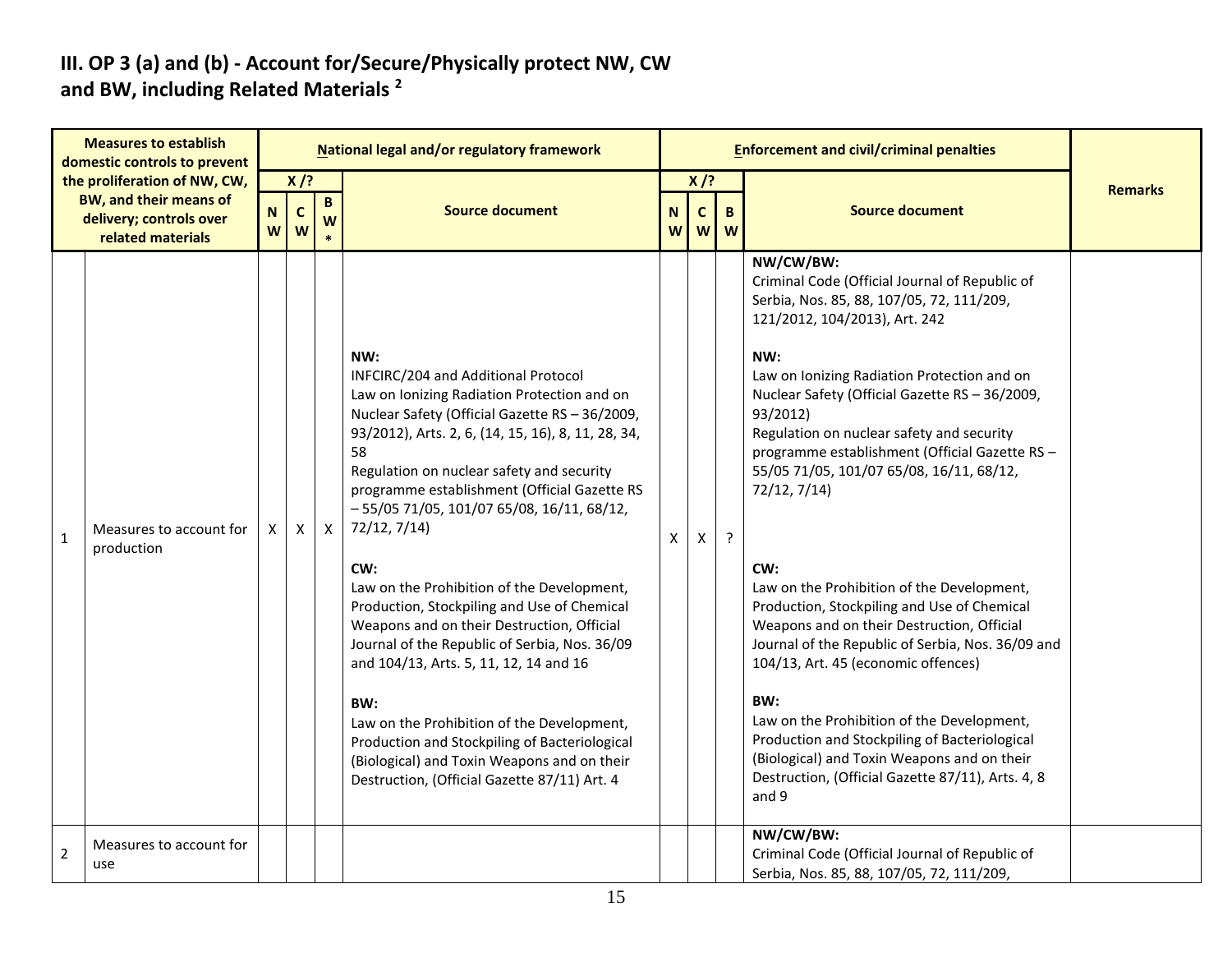|   |                                    |    |   |              |                                                                                                                                                                                                                                                                                                                                                                        |            |              |         | 121/2012, 104/2013), Art. 242                                                                                                                                                                                                                                                |  |
|---|------------------------------------|----|---|--------------|------------------------------------------------------------------------------------------------------------------------------------------------------------------------------------------------------------------------------------------------------------------------------------------------------------------------------------------------------------------------|------------|--------------|---------|------------------------------------------------------------------------------------------------------------------------------------------------------------------------------------------------------------------------------------------------------------------------------|--|
|   |                                    | X  | X | $\mathsf{X}$ | NW:<br>INFCIRC/204 and Additional Protocol<br>Law on Ionizing Radiation Protection and on<br>Nuclear Safety (Official Gazette RS - 36/2009,<br>93/2012), Arts. 2, 6, (14, 15, 16), 8, 11, 28, 34<br>and 58<br>Regulation on nuclear safety and security<br>programme establishment (Official Gazette RS<br>$-55/0571/05$ , 101/07 65/08, 16/11, 68/12,<br>72/12, 7/14) | $\times$ 1 | $\mathsf{X}$ | $\cdot$ | NW:<br>Law on Ionizing Radiation Protection and on<br>Nuclear Safety (Official Gazette RS - 36/2009,<br>93/2012)<br>Regulation on nuclear safety and security<br>programme establishment (Official Gazette RS -<br>55/05 71/05, 101/07 65/08, 16/11, 68/12,<br>72/12, 7/14)  |  |
|   |                                    |    |   |              | CW:<br>Law on the Prohibition of the Development,<br>Production, Stockpiling and Use of Chemical<br>Weapons and on their Destruction, Official<br>Journal of the Republic of Serbia, Nos. 36/09<br>and 104/13, Arts. 5, 12, 14 and 16                                                                                                                                  |            |              |         | CW:<br>Law on the Prohibition of the Development,<br>Production, Stockpiling and Use of Chemical<br>Weapons and on their Destruction, Official<br>Journal of the Republic of Serbia, Nos. 36/09 and<br>104/13, Art. 45 (economic offences)                                   |  |
|   |                                    |    |   |              | BW:<br>Law on the Prohibition of the Development,<br>Production and Stockpiling of Bacteriological<br>(Biological) and Toxin Weapons and on their<br>Destruction, (Official Gazette 87/11), Art. 4                                                                                                                                                                     |            |              |         | BW:<br>Law on the Prohibition of the Development,<br>Production and Stockpiling of Bacteriological<br>(Biological) and Toxin and on their Destruction,<br>(Official Gazette 87/11), Arts. 4, 8 and 9                                                                         |  |
| 3 | Measures to account for<br>storage | X. | X | $\mathsf{X}$ | NW:<br>INFCIRC/204 and Additional Protocol<br>Law on Ionizing Radiation Protection and on<br>Nuclear Safety (Official Gazette RS - 36/2009,<br>93/2012), Arts. 2, 6, (14, 15, 16), 8, 11, 28, 34,<br>58<br>Regulation on nuclear safety and security<br>programme establishment (Official Gazette RS<br>$-55/0571/05$ , 101/07 65/08, 16/11, 68/12,<br>72/12, 7/14)    | X          | $\mathsf{X}$ | ?       | NW:<br>Law on Ionizing Radiation Protection and on<br>Nuclear Safety (Official Gazette RS - 36/2009,<br>93/2012)<br>Regulation on nuclear safety and security<br>programme establishment ((Official Gazette RS -<br>55/05 71/05, 101/07 65/08, 16/11, 68/12,<br>72/12, 7/14) |  |
|   |                                    |    |   |              | CW:<br>Law on the Prohibition of the Development,<br>Production, Stockpiling and Use of Chemical<br>Weapons and on their Destruction, Official<br>Journal of the Republic of Serbia, Nos. 36/09<br>and 104/13, Arts. 5, 12, 14 and 16                                                                                                                                  |            |              |         | CW:<br>Law on the Prohibition of the Development,<br>Production, Stockpiling and Use of Chemical<br>Weapons and on their Destruction, Official<br>Journal of the Republic of Serbia, Nos. 36/09 and<br>104/13, Art. 45 (economic offences)                                   |  |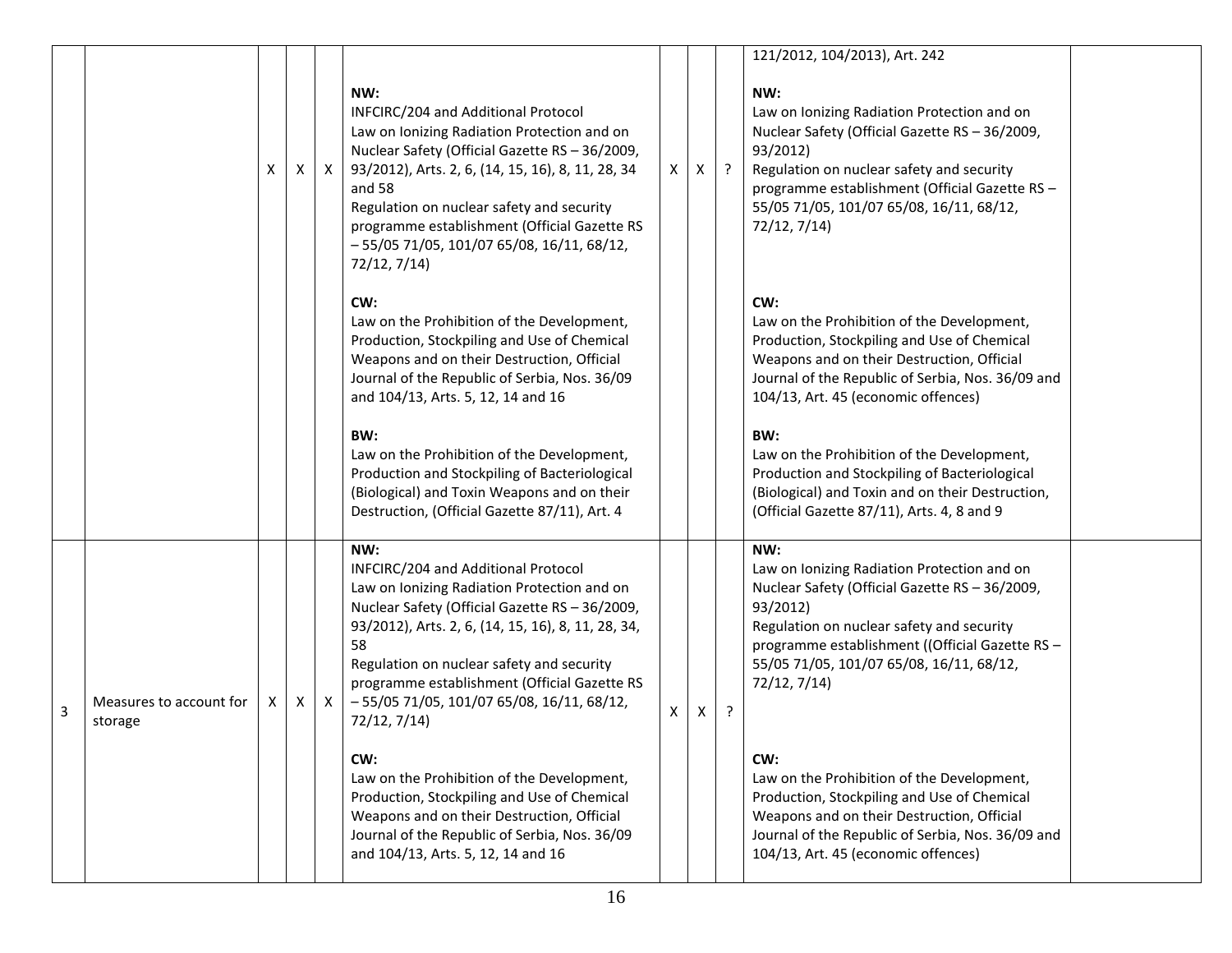|   |                                      |   |          |              | BW:<br>Law on the Prohibition of the Development,<br>Production and Stockpiling of Bacteriological<br>(Biological) and Toxin Weapons and on their<br>Destruction, (Official Gazette 87/11), Art. 4                                                                                                                                                                                                                                                                                                                        |    |   |                           | BW:<br>Law on the Prohibition of the Development,<br>Production and Stockpiling of Bacteriological<br>(Biological) and Toxin Weapons and on their<br>Destruction, (Official Gazette 87/11), Art. 4, 8<br>and 9                                                                                                                                                                                                                                                                                                                                                                                                                                                                                                                                                                                |  |
|---|--------------------------------------|---|----------|--------------|---------------------------------------------------------------------------------------------------------------------------------------------------------------------------------------------------------------------------------------------------------------------------------------------------------------------------------------------------------------------------------------------------------------------------------------------------------------------------------------------------------------------------|----|---|---------------------------|-----------------------------------------------------------------------------------------------------------------------------------------------------------------------------------------------------------------------------------------------------------------------------------------------------------------------------------------------------------------------------------------------------------------------------------------------------------------------------------------------------------------------------------------------------------------------------------------------------------------------------------------------------------------------------------------------------------------------------------------------------------------------------------------------|--|
| 4 | Measures to account for<br>transport |   | $\times$ | $\mathsf{X}$ | NW/CW/BW:<br>Law on Transport of Dangerous Goods (Official<br>Journal of the Republic of Serbia, No. 88/10)<br>State Party to ADR (European Agreement<br>concerning the international carriage of<br>dangerous goods)<br>NW:<br>Law on Ionizing Radiation Protection and on<br>Nuclear Safety (Official Gazette RS - 36/2009,<br>93/2012), Arts. 2, 6, (14, 15, 16), 8, 11, 28, 34<br>and 58                                                                                                                              | X  | X | $\boldsymbol{\mathsf{X}}$ | NW/CW/BW:<br>State Party to ADR (European Agreement<br>concerning the international carriage of<br>dangerous goods)                                                                                                                                                                                                                                                                                                                                                                                                                                                                                                                                                                                                                                                                           |  |
| 5 | Measures to secure<br>production     | Χ | X        | $\cdot$      | NW:<br>Law on Ionizing Radiation Protection and on<br>Nuclear Safety (Official Gazette RS - 36/2009,<br>93/2012), Arts. 2, 3 (28)(16)(24), 6, 8, 34, 46-49<br>Regulation on nuclear safety and security<br>programme establishment (Official Gazette RS<br>$-55/0571/05$ , 101/07 65/08, 16/11, 68/12,<br>72/12, 7/14)<br>CW:<br>Law on the Prohibition of the Development,<br>Production, Stockpiling and Use of Chemical<br>Weapons and on their Destruction, Official<br>Journal of the Republic of Serbia, Nos. 36/09 | X. | X | $\cdot$                   | NW/CW/BW:<br>Criminal Code (Official Journal of Republic of<br>Serbia, Nos. 85, 88, 107/05, 72, 111/209,<br>121/2012, 104/2013), Arts. 242, 377 II, 391<br>(Terrorism), 392 (Financing of Terrorism)<br>NW:<br>Law on Ionizing Radiation Protection and on<br>Nuclear Safety (Official Gazette RS - 36/2009,<br>93/2012), Part X and Part XI<br>Regulation on nuclear safety and security<br>programme establishment (Official Gazette RS -<br>55/05 71/05, 101/07 65/08, 16/11, 68/12,<br>72/12, 7/14)<br>Criminal Code (Official Journal of Republic of<br>Serbia, No 85, 88, 107/05, 72, 111/209,<br>121/2012, 104/2013), Arts. 267, 287<br>CW:<br>Law on the Prohibition of the Development,<br>Production, Stockpiling and Use of Chemical<br>Weapons and on their Destruction, Official |  |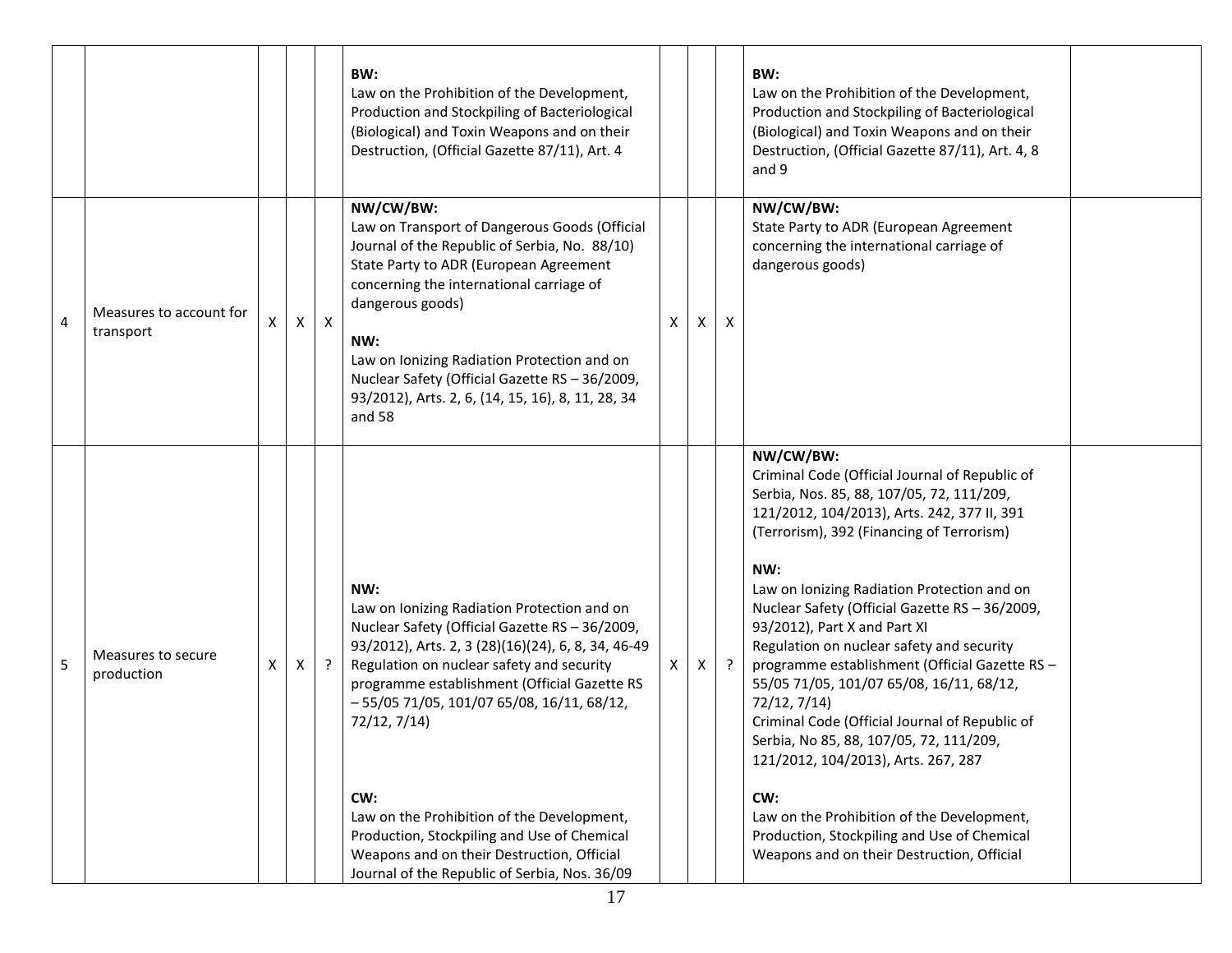|   |                        |    |          |   | and 104/13, Arts. 18; 38, 39, 40, 41 and 45<br>(economic offences)<br>BW:<br>Law on the Prohibition of the Development,<br>Production and Stockpiling of Bacteriological                                                                                                                                                                                                                                                                                                                                                                                                          |   |   |           | Journal of the Republic of Serbia, Nos. 36/09 and<br>104/13, Art. 45 (economic offences)<br>BW:<br>Law on the Prohibition of the<br>Development, Production and Stockpiling of                                                                                                                                                                                                                                                                                                                                                                                                        |  |
|---|------------------------|----|----------|---|-----------------------------------------------------------------------------------------------------------------------------------------------------------------------------------------------------------------------------------------------------------------------------------------------------------------------------------------------------------------------------------------------------------------------------------------------------------------------------------------------------------------------------------------------------------------------------------|---|---|-----------|---------------------------------------------------------------------------------------------------------------------------------------------------------------------------------------------------------------------------------------------------------------------------------------------------------------------------------------------------------------------------------------------------------------------------------------------------------------------------------------------------------------------------------------------------------------------------------------|--|
|   |                        |    |          |   | (Biological) and Toxin Weapons and on their<br>Destruction, (Official Gazette 87/11), Art. 4                                                                                                                                                                                                                                                                                                                                                                                                                                                                                      |   |   |           | Bacteriological (Biological) and Toxin Weapons<br>and on their Destruction, (Official Gazette<br>87/11), Arts. 4, 8 and 9                                                                                                                                                                                                                                                                                                                                                                                                                                                             |  |
|   |                        |    |          |   |                                                                                                                                                                                                                                                                                                                                                                                                                                                                                                                                                                                   |   |   |           | NW/CW/BW:<br>Criminal Code (Official Journal of Republic of<br>Serbia, No 85, 88, 107/05, 72, 111/209,<br>121/2012, 104/2013), Arts. 242, 266, 377, 391<br>and 392                                                                                                                                                                                                                                                                                                                                                                                                                    |  |
| 6 | Measures to secure use | X. | $\times$ | ? | NW:<br>Law on Ionizing Radiation Protection and on<br>Nuclear Safety (Official Gazette RS - 36/2009,<br>93/2012) Arts. 2, 3 (28)(16)(24), 6, 8, 34, 46-49<br>Regulation on nuclear safety and security<br>programme establishment (Official Gazette RS<br>$-55/0571/05$ , 101/07 65/08, 16/11, 68/12,<br>72/12, 7/14)                                                                                                                                                                                                                                                             | X | X | $\cdot$ ? | NW:<br>Law on Ionizing Radiation Protection and on<br>Nuclear Safety (Official Gazette RS - 36/2009,<br>93/2012), Part X and Part XI<br>Regulation on nuclear safety and security<br>programme establishment (Official Gazette RS -<br>55/05 71/05, 101/07 65/08, 16/11, 68/12,<br>72/12, 7/14)<br>Criminal Code (Official Journal of Republic of<br>Serbia, No 85, 88, 107/05, 72, 111/209,<br>121/2012, 104/2013), Art. 287                                                                                                                                                         |  |
|   |                        |    |          |   | CW:<br>Law on the Prohibition of the Development,<br>Production, Stockpiling and Use of Chemical<br>Weapons and on their Destruction, Official<br>Journal of the Republic of Serbia, Nos. 36/09<br>and 104/13, Arts. 18, 38, 39, 40 and 41<br>Law on environmental protection, Official<br>Journal of the Republic of Serbia, Nos.<br>135/2004, 36/2009, 36/2009, - other law<br>72/2009 - other law 43/2011 - decision of CC<br>Law on explosive materials, flammable liquids<br>and gases (Official Journal of the Republic of<br>Serbia, Nos. 53/93, 67/93, 48/94 and 01/2005) |   |   |           | CW:<br>Law on environmental protection, Official<br>Journal of the Republic of Serbia, Nos.<br>135/2004, 36/2009, 36/2009 - other law<br>72/2009 - other law 43/2011 - decision of CC<br>Law on explosive materials, flammable liquids<br>and gases (Official Journal of the Republic of<br>Serbia, Nos. 53/93, 67/93, 48/94 and 101/2005)<br>Law on the Prohibition of the Development,<br>Production, Stockpiling and Use of Chemical<br>Weapons and on their Destruction, Official<br>Journal of the Republic of Serbia, Nos. 36/09 and<br>104/13, Arts. 18, 38, 39, 40, 41 and 45 |  |
|   |                        |    |          |   | BW:<br>Law on the Prohibition of the Development,                                                                                                                                                                                                                                                                                                                                                                                                                                                                                                                                 |   |   |           | BW:<br>Law on the Prohibition of the Development,                                                                                                                                                                                                                                                                                                                                                                                                                                                                                                                                     |  |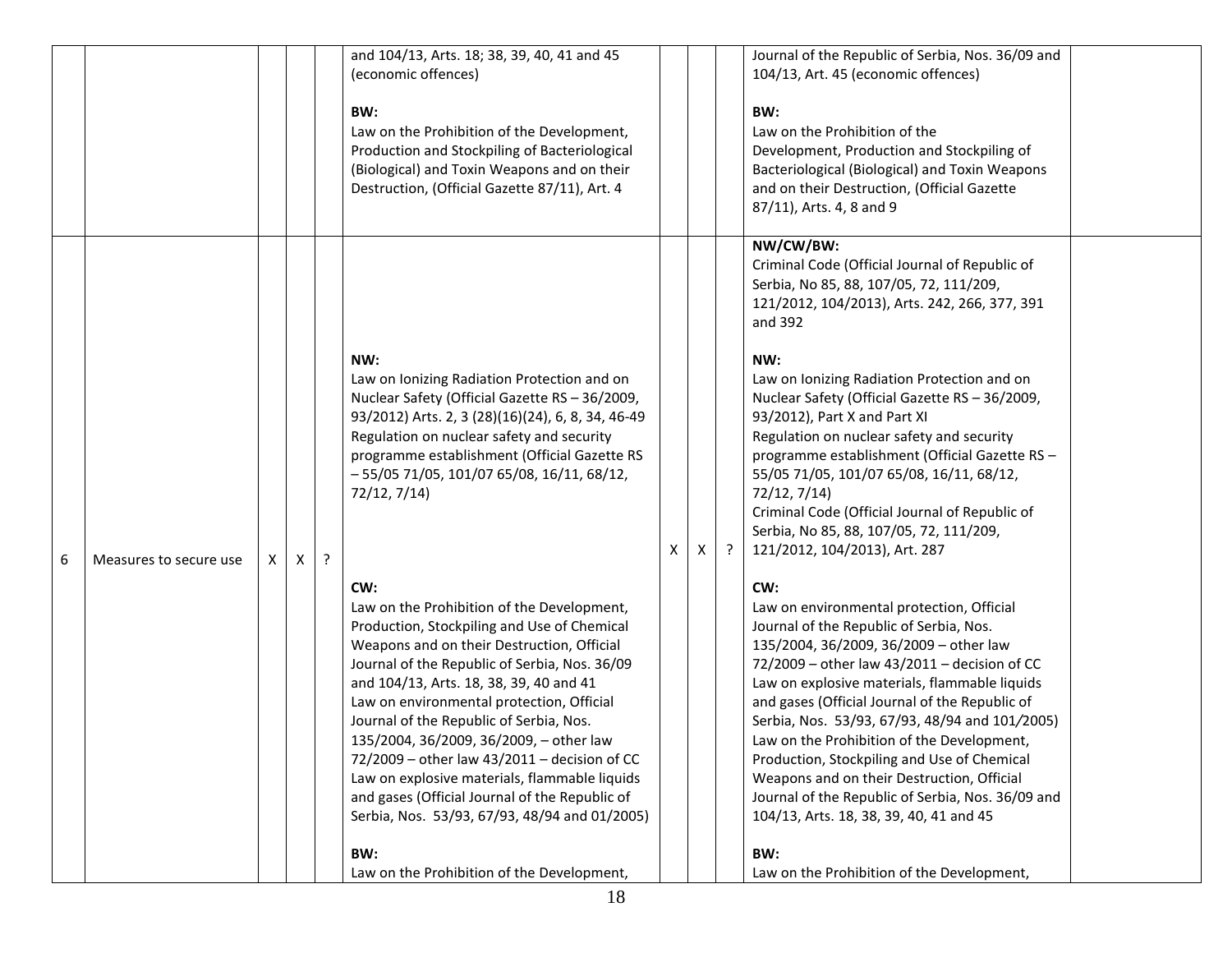|                |                                 |              |              |                | Production and Stockpiling of Bacteriological<br>(Biological) and Toxin Weapons and on their<br>Destruction (Official Gazette 87/11), Art. 4                                                                                                                                                                                                                                                                                                                                                                                                                                                                                                                                                                                                                                                                                                                                                                                                                                                                                                                                                                                 |                    |                |                | Production and Stockpiling of Bacteriological<br>(Biological) and Toxin Weapons and on their<br>Destruction (Official Gazette 87/11), Arts. 4, 8<br>and 9                                                                                                                                                                                                                                                                                                                                                                                                                                                                                                                                                                                                                                                                                                                                                                                                                                                                                                                            |  |
|----------------|---------------------------------|--------------|--------------|----------------|------------------------------------------------------------------------------------------------------------------------------------------------------------------------------------------------------------------------------------------------------------------------------------------------------------------------------------------------------------------------------------------------------------------------------------------------------------------------------------------------------------------------------------------------------------------------------------------------------------------------------------------------------------------------------------------------------------------------------------------------------------------------------------------------------------------------------------------------------------------------------------------------------------------------------------------------------------------------------------------------------------------------------------------------------------------------------------------------------------------------------|--------------------|----------------|----------------|--------------------------------------------------------------------------------------------------------------------------------------------------------------------------------------------------------------------------------------------------------------------------------------------------------------------------------------------------------------------------------------------------------------------------------------------------------------------------------------------------------------------------------------------------------------------------------------------------------------------------------------------------------------------------------------------------------------------------------------------------------------------------------------------------------------------------------------------------------------------------------------------------------------------------------------------------------------------------------------------------------------------------------------------------------------------------------------|--|
| $\overline{7}$ | Measures to secure<br>storage   | $\mathsf{x}$ | $\mathsf{x}$ | $\overline{?}$ | NW/CW/BW:<br>Law on explosive materials, flammable liquids<br>and gases (Official Journal of the Republic of<br>Serbia, No. 53/93, 67/93, 48/94 and 101/2005)<br>NW:<br>Law on Ionizing Radiation Protection and on<br>Nuclear Safety (Official Gazette RS - 36/2009,<br>93/2012), Arts. 2, 3 (28)(16)(24), 6, 8, 34, 46-49<br>Regulation on nuclear safety and security<br>programme establishment (Official Gazette RS<br>$-55/0571/05$ , 101/07 65/08, 16/11, 68/12,<br>72/12, 7/14)<br>CW:<br>Law on the Prohibition of the Development,<br>Production, Stockpiling and Use of Chemical<br>Weapons and on their Destruction, Official<br>Journal of the Republic of Serbia, Nos. 36/09<br>and 104/13, Arts. 18, 38, 39, 40 and 41<br>Law on environmental protection, Official<br>Journal of the Republic of Serbia, Nos.<br>135/2004, 36/2009, 36/2009 - other law<br>72/2009 - other law 43/2011 - decision of CC<br>BW:<br>Law on the Prohibition of the Development,<br>Production and Stockpiling of Bacteriological<br>(Biological) and Toxin Weapons and on their<br>Destruction (Official Gazette 87/11), Art. 4 | $\pmb{\mathsf{X}}$ | $\mathsf{X}^-$ | $\overline{?}$ | NW/CW/BW<br>Criminal Code (Official Journal of Republic of<br>Serbia, No 85, 88, 107/05, 72, 111/209,<br>121/2012, 104/2013), Arts. 266 and 377<br>NW:<br>Law on Ionizing Radiation Protection and on<br>Nuclear Safety (Official Gazette RS - 36/2009,<br>93/2012), Part X and Part XI<br>Regulation on nuclear safety and security<br>programme establishment (Official Gazette RS -<br>55/05 71/05, 101/07 65/08, 16/11, 68/12,<br>72/12, 7/14)<br>CW:<br>Law on environmental protection, Official<br>Journal of the Republic of Serbia, Nos. 35/2004,<br>36/2009, 36/2009 - other law, 72/2009 - other<br>law and 43/2011 - decision of CC<br>Law on the Prohibition of the Development,<br>Production, Stockpiling and Use of Chemical<br>Weapons and on their Destruction, Official<br>Journal of the Republic of Serbia, Nos. 36/09 and<br>104/13, Art. 45<br>BW:<br>Law on the Prohibition of the Development,<br>Production and Stockpiling of Bacteriological<br>(Biological) and Toxin Weapons and on their<br>Destruction (Official Gazette 87/11), Arts. 4, 8<br>and 9 |  |
| 8              | Measures to secure<br>transport | Χ            | Χ            | $\mathsf{X}$   | NW/CW/BW:<br>Law on transport of dangerous goods (Official<br>Journal of the Republic of Serbia, No. 88/10)<br>Law on State Border Protection<br>Regulation on Transportation of Arms and<br>Military Equipment                                                                                                                                                                                                                                                                                                                                                                                                                                                                                                                                                                                                                                                                                                                                                                                                                                                                                                              | $\mathsf{X}$       | $\mathsf{X}$   | $\mathsf{X}$   | NW/CW/BW:<br>Law on transport of dangerous Goods (Official<br>Journal of the Republic of Serbia, No. 88/10)<br>State Party to ADR (European Agreement<br>concerning the international carriage of<br>dangerous goods)                                                                                                                                                                                                                                                                                                                                                                                                                                                                                                                                                                                                                                                                                                                                                                                                                                                                |  |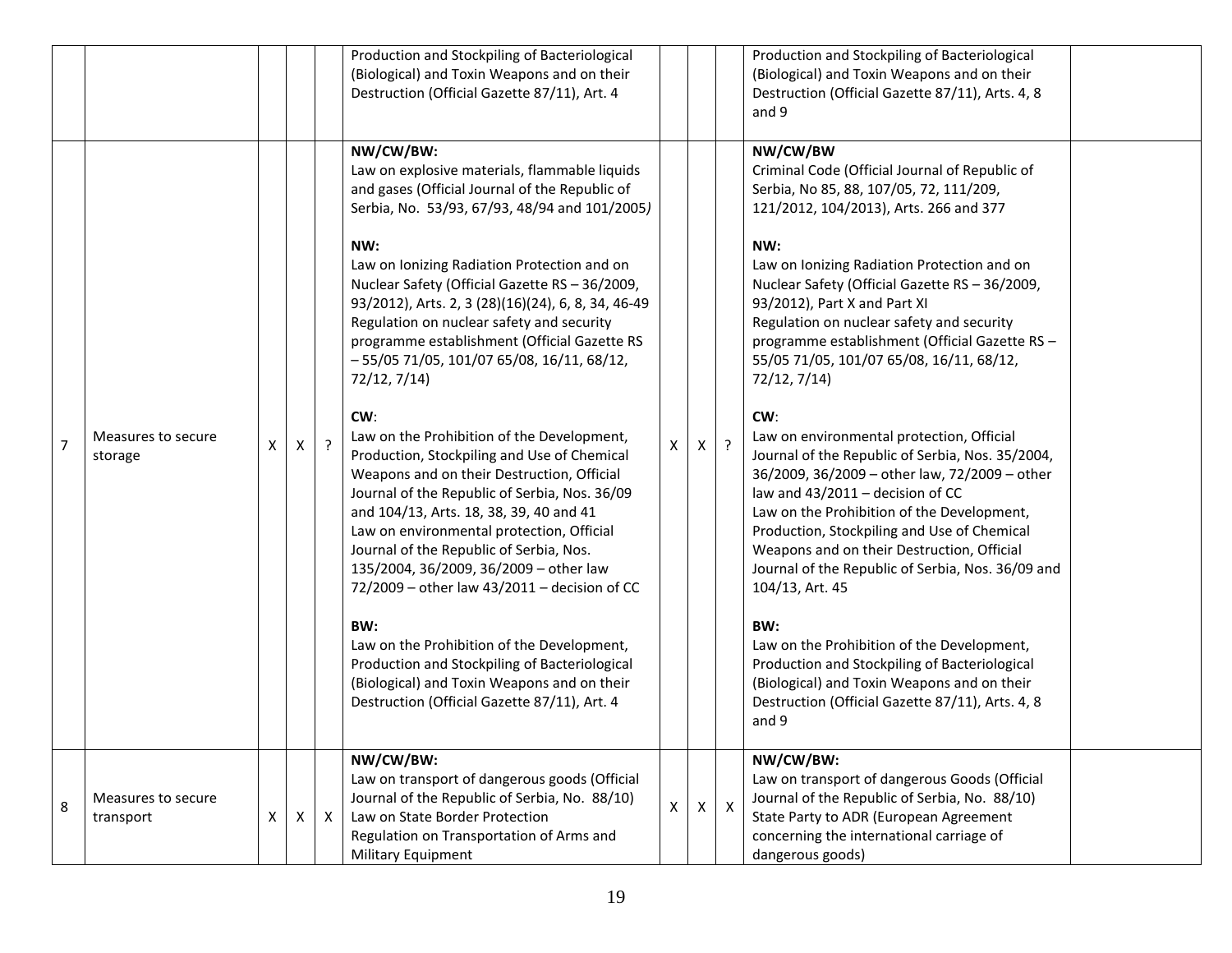|    |                                 |   | State Party to ADR (European Agreement<br>concerning the international carriage of<br>dangerous goods)                                                     |   | Criminal Code (Official Journal of Republic of<br>Serbia, No 85, 88, 107/05, 72, 111/209,<br>121/2012, 104/2013), Arts. 391, 392, 266, 377            |  |
|----|---------------------------------|---|------------------------------------------------------------------------------------------------------------------------------------------------------------|---|-------------------------------------------------------------------------------------------------------------------------------------------------------|--|
|    |                                 |   | NW:<br>Law on Ionizing Radiation Protection and on<br>Nuclear Safety (Official Gazette RS - 36/2009,<br>93/2012), Arts. 2, 3 (28)(16)(24), 6, 8, 34, 46-49 |   | NW:<br>Criminal Code (Official Journal of Republic of<br>Serbia, No 85, 88, 107/05, 72, 111/209,<br>121/2012, 104/2013), Art. 287                     |  |
| 9  | Physical protection<br>measures | X | NW:<br>Law on Ionizing Radiation Protection and on<br>Nuclear Safety (Official Gazette RS - 36/2009,<br>93/2012), Arts. 29 and 46                          | X | NW:<br>Law on Ionizing Radiation Protection and on<br>Nuclear Safety (Official Gazette RS - 36/2009,<br>93/2012), Arts. 29 and 46, Part X and Part XI |  |
| 10 | Personnel Reliability           |   |                                                                                                                                                            |   |                                                                                                                                                       |  |

2. Related materials: materials, equipment and technology covered by relevant multilateral treaties and arrangements, or included on national control lists, which could be used for the design, development, production or use of nuclear, chemical and biological weapons and their means of delivery.

\* Information required in this section may also be available in the State's Confidence Building Measures report, if submitted to the BWC Implementation Support Unit (online at: [http://www.unog.ch/80256EE600585943/\(httpPages\)/4FA4DA37A55C7966C12575780055D9E8?OpenDocument\)](http://www.unog.ch/80256EE600585943/(httpPages)/4FA4DA37A55C7966C12575780055D9E8?OpenDocument)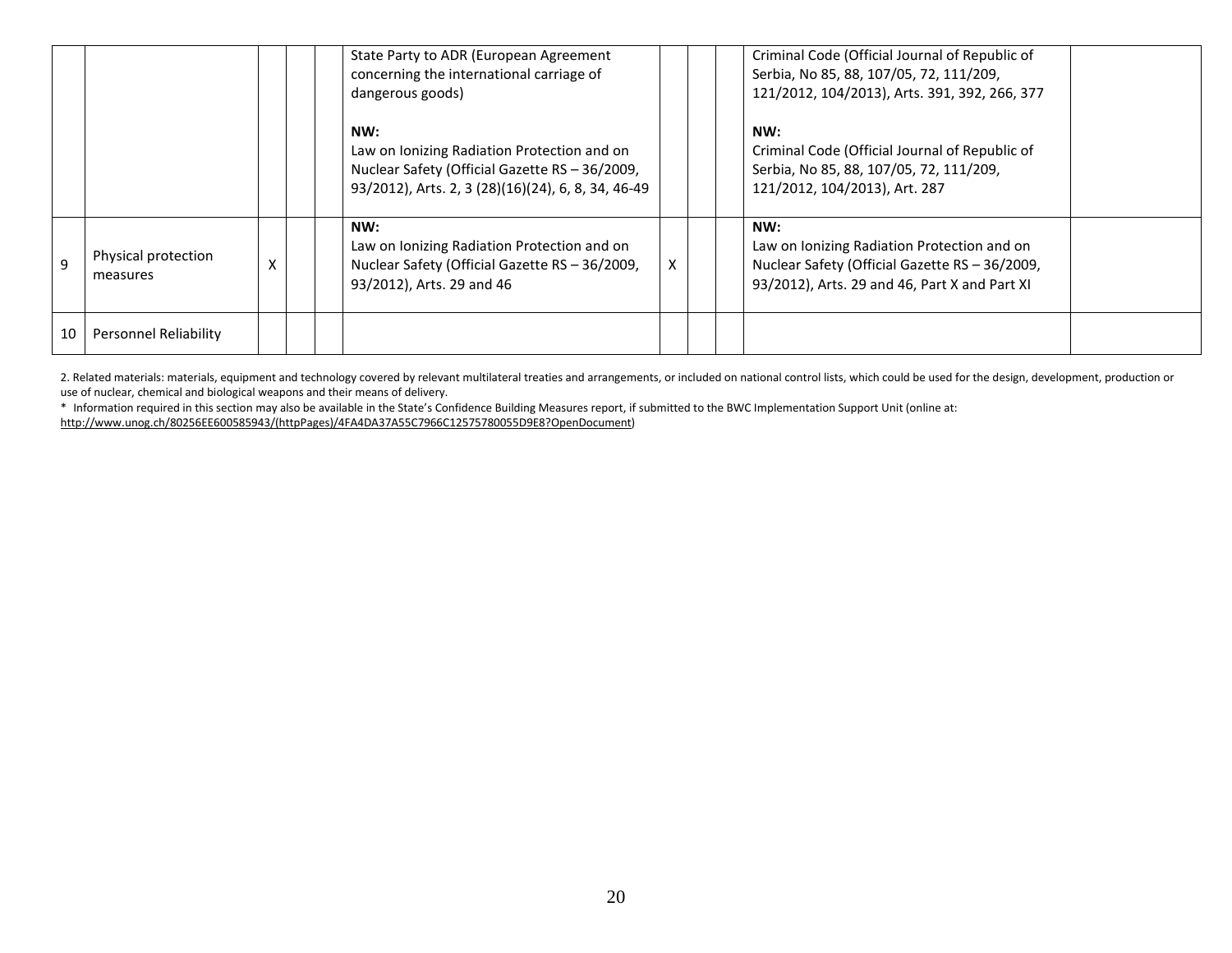#### **IV. OP 3 (a) and (b) - Account for/Secure/Physically protect NW including Related Materials (NW specific)**

|                | <b>Measures to establish</b><br>domestic controls to prevent<br>the proliferation of NW, and<br>their means of delivery;<br>controls over related<br>materials    | <b>Source document</b>                                                                                                                                                                                                                                    |  |  |  |  |  |
|----------------|-------------------------------------------------------------------------------------------------------------------------------------------------------------------|-----------------------------------------------------------------------------------------------------------------------------------------------------------------------------------------------------------------------------------------------------------|--|--|--|--|--|
| $\mathbf{1}$   | National regulatory<br>authority                                                                                                                                  | Serbian Radiation Protection and Nuclear Safety Agency - SRPNA<br>Law on Ionizing Radiation Protection and on Nuclear Safety (Official Gazette RS - 36/2009, 93/2012)                                                                                     |  |  |  |  |  |
| 2              | Licensing of nuclear<br>installations/entities/<br>use of materials                                                                                               | Law on Ionizing Radiation Protection and on Nuclear Safety (Official Gazette RS - 36/2009, 93/2012)<br>Regulation on nuclear safety and security programme establishment ((Official Gazette RS - 55/05 71/05, 101/07 65/08,<br>16/11, 68/12, 72/12, 7/14) |  |  |  |  |  |
| 3              | IAEA Safeguards<br>Agreements                                                                                                                                     | INFCIRC/204) in force since 28 Dec. 1973<br>Additional Protocol: Signed 3 July 2009                                                                                                                                                                       |  |  |  |  |  |
| 4              | <b>IAEA Code of Conduct</b><br>on Safety and Security<br>of Radioactive Sources                                                                                   | Expressed support                                                                                                                                                                                                                                         |  |  |  |  |  |
| 5              | Supplementary<br>Guidance on the Import<br>and Export of<br>Radioactive Sources of<br>the Code of Conduct on<br>the Safety and Security<br>of Radioactive Sources |                                                                                                                                                                                                                                                           |  |  |  |  |  |
| 6              | <b>IAEA Incident and</b><br><b>Trafficking Database</b>                                                                                                           | Participates                                                                                                                                                                                                                                              |  |  |  |  |  |
| $\overline{7}$ | <b>Integrated Nuclear</b><br>Security Support Plan<br>(INSSP)/International<br><b>Physical Protection</b><br><b>Advisory Service (IPPAS)</b>                      |                                                                                                                                                                                                                                                           |  |  |  |  |  |
| 8              | Applying the physical<br>protection                                                                                                                               |                                                                                                                                                                                                                                                           |  |  |  |  |  |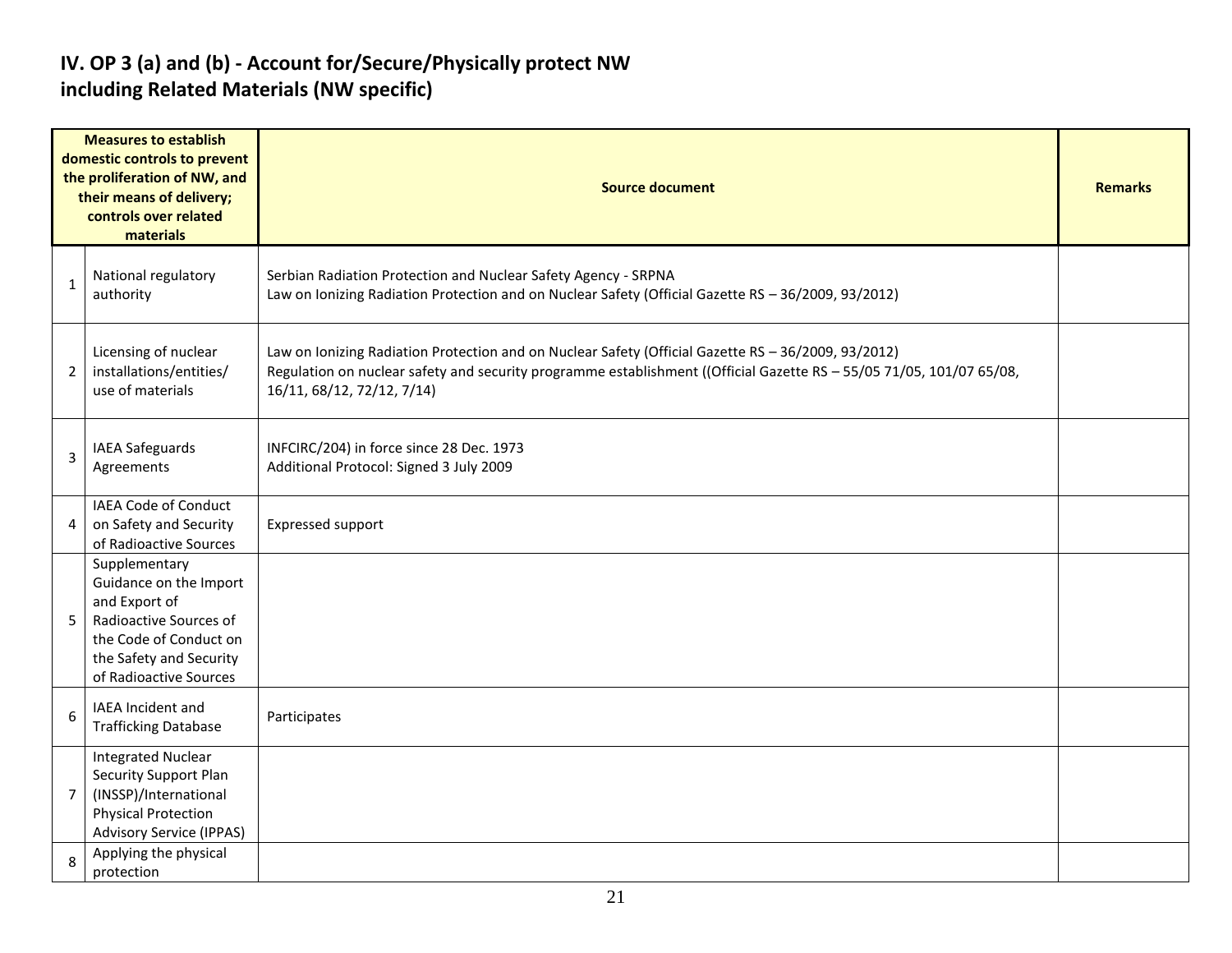|    | recommendations in<br>INFCIRC/225/Rev.5                                                   |                                                                                                                                                                                                                                                                                                                                                                                                                                                                                                                                      |  |
|----|-------------------------------------------------------------------------------------------|--------------------------------------------------------------------------------------------------------------------------------------------------------------------------------------------------------------------------------------------------------------------------------------------------------------------------------------------------------------------------------------------------------------------------------------------------------------------------------------------------------------------------------------|--|
|    | <b>Other Agreements</b><br>related to IAEA                                                | Convention on Early Notification of a Nuclear Accident, if force 1992-04-27<br>Convention on Assistance in the Case of a Nuclear Accident or Radiological<br>Emergency, in force 1992-04-27<br>Convention on Nuclear Safety, in force 1999-01-27<br>Vienna Convention on Civil Liability for Nuclear Damage, in force 1992-04-27<br>Revised Supplementary Agreement Concerning the provision of technical Assistance by the IAEA, in force 1990-07-20<br>Agreement on the Privileges and immunities of the IAEA, in force 1992-04-27 |  |
| 10 | National legislation and<br>regulations related to<br>nuclear material<br>including CPPNM |                                                                                                                                                                                                                                                                                                                                                                                                                                                                                                                                      |  |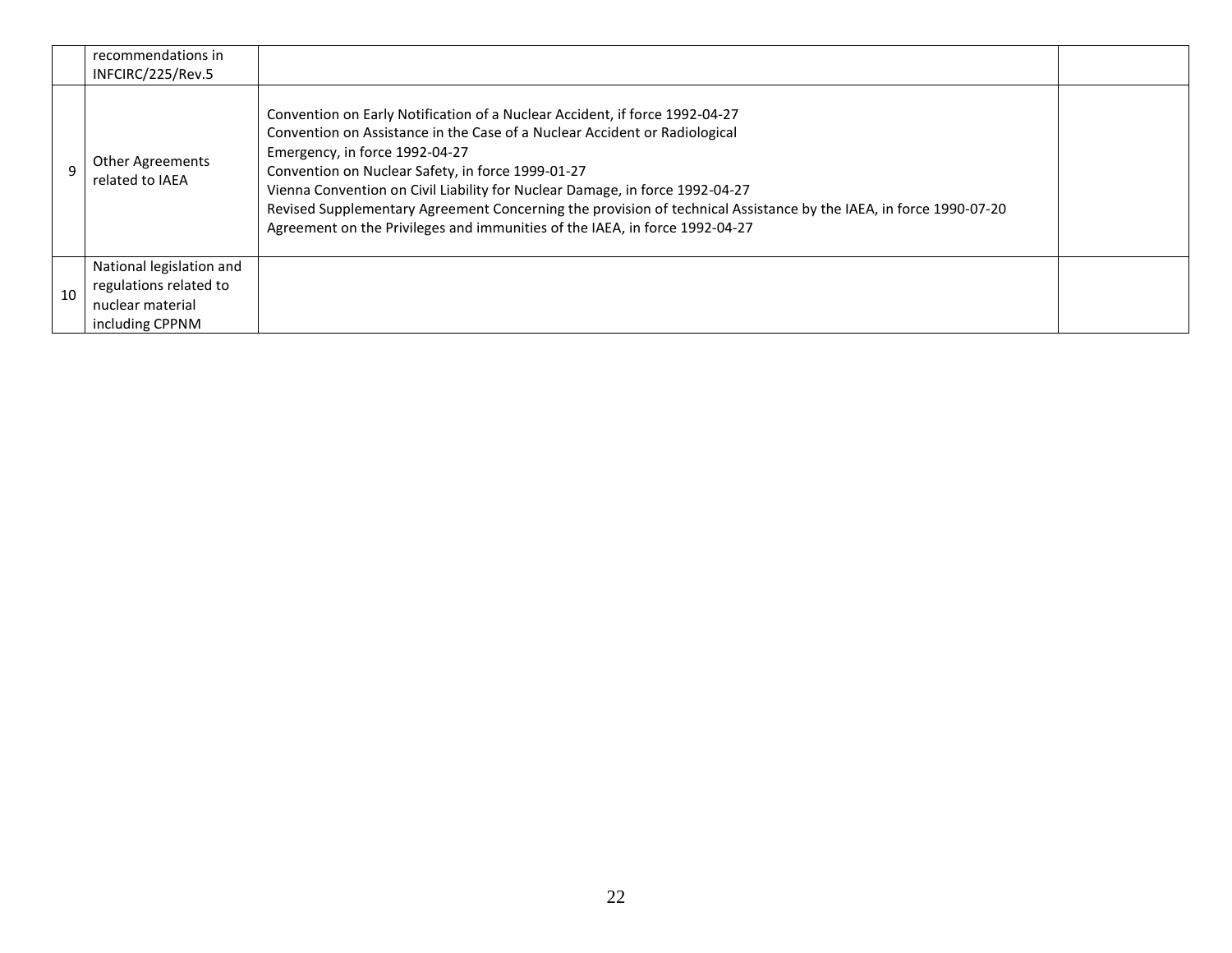#### **V. OP 3 (a) and (b) - Account for/Secure/Physically protect CW including Related Materials (CW specific)**

| <b>Measures to establish</b><br>domestic controls to prevent<br>the proliferation of CW, and<br>their means of delivery;<br>controls over related<br>materials | Source document                                                                                                                                                                                                                                                                                                                                                                                                |  |  |  |  |  |
|----------------------------------------------------------------------------------------------------------------------------------------------------------------|----------------------------------------------------------------------------------------------------------------------------------------------------------------------------------------------------------------------------------------------------------------------------------------------------------------------------------------------------------------------------------------------------------------|--|--|--|--|--|
| National CWC authority                                                                                                                                         | National Commission for the Implementation of the Convention set by the Government of Republic of Serbia (inter-<br>departmental body, National Coordinator is in the Ministry of Foreign Affairs<br>Law on the Prohibition of the Development, Production, Stockpiling and Use of Chemical Weapons and on their Destruction,<br>Official Journal of the Republic of Serbia, Nos. 36/09 and 104/13, Arts. 8-10 |  |  |  |  |  |
| Licensing/registration of<br>installations/facilities/<br>persons/entities/use/<br>handling of related<br>materials                                            | Law on the Prohibition of the Development, Production, Stockpiling and Use of Chemical Weapons and on their Destruction,<br>Official Journal of the Republic of Serbia, Nos. 36/09 and 104/13, Arts. 11 and 12                                                                                                                                                                                                 |  |  |  |  |  |
| Old or abandoned<br>chemical weapons                                                                                                                           |                                                                                                                                                                                                                                                                                                                                                                                                                |  |  |  |  |  |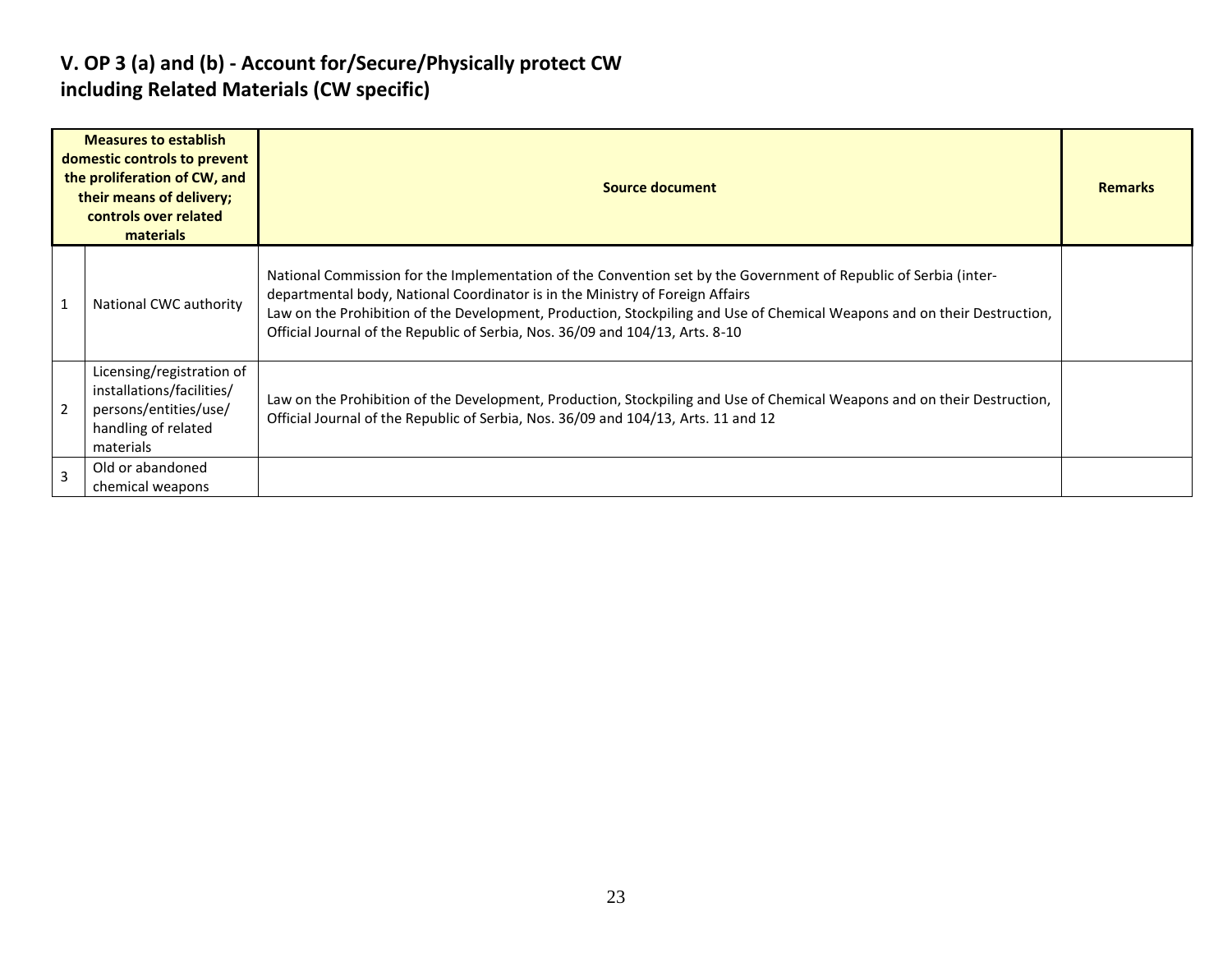#### **VI. OP 3 (a) and (b) - Account for/Secure/Physically protect BW including Related Materials (BW specific)**

| <b>Measures to establish</b><br>domestic controls to prevent<br>the proliferation of BW, their<br>means of delivery; controls<br>over related materials |                                                                                                          | Source document                                                                                                                                                                          | <b>Remarks</b> |
|---------------------------------------------------------------------------------------------------------------------------------------------------------|----------------------------------------------------------------------------------------------------------|------------------------------------------------------------------------------------------------------------------------------------------------------------------------------------------|----------------|
|                                                                                                                                                         | Licensing/registration of<br>installations/facilities/<br>persons/entities/use/<br>handling of materials | Law on the Prohibition of the Development, Production and Stockpiling of Bacteriological (Biological) and Toxin Weapons<br>and on their Destruction (basis law for licensing regulation) |                |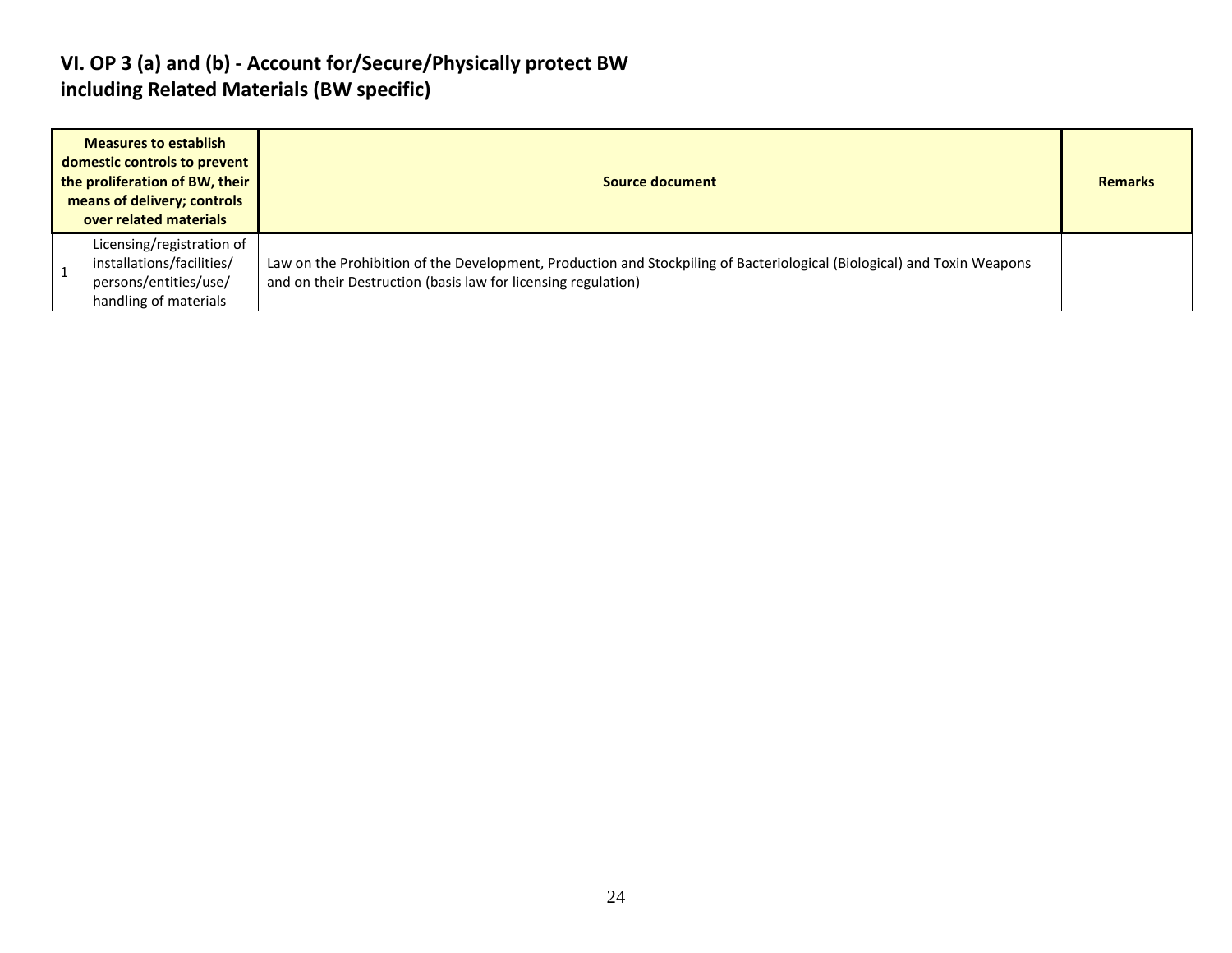# **VII. OP 3 (c) and (d) and related matters from OP 6 - Controls of NW,**

### **CW and BW, including Related Materials**

| <b>Border controls and export</b><br>and trans-shipment controls<br>to prevent the proliferation<br>of nuclear, chemical and<br>biological weapons and their<br>means of delivery including<br>related materials |                                                                                   | <b>National legal framework</b> |                  |              |                                                                                                                                                                                                                                                                                              |        |                            | <b>Enforcement and civil/criminal penalties</b> |                                                                                                                                                                                                                                                                                                                                       |                |
|------------------------------------------------------------------------------------------------------------------------------------------------------------------------------------------------------------------|-----------------------------------------------------------------------------------|---------------------------------|------------------|--------------|----------------------------------------------------------------------------------------------------------------------------------------------------------------------------------------------------------------------------------------------------------------------------------------------|--------|----------------------------|-------------------------------------------------|---------------------------------------------------------------------------------------------------------------------------------------------------------------------------------------------------------------------------------------------------------------------------------------------------------------------------------------|----------------|
|                                                                                                                                                                                                                  |                                                                                   | N<br>W                          | $X$ /?<br>C<br>W | B<br>W       | <b>Source document</b>                                                                                                                                                                                                                                                                       | N<br>W | $X$ /?<br>$\mathbf c$<br>W | B<br>W                                          | <b>Source document</b>                                                                                                                                                                                                                                                                                                                | <b>Remarks</b> |
|                                                                                                                                                                                                                  | Border control to<br>detect, deter, prevent<br>and combat illicit<br>trafficking  | X                               |                  |              | NW/CW/BW:<br>Customs Law of the Republic of Serbia (Official<br>Gazette of RS 18/2010,111/2012)<br>NW:                                                                                                                                                                                       |        |                            |                                                 | NW/CW/BW:<br>Ministry of Interior<br><b>Customs Administration</b><br>Law on Exports and Imports of Dual-Use Goods<br>of October 31,2013 (Official Gazette of Serbia<br>98/2013), Art. 28<br>NW:                                                                                                                                      |                |
| $\mathbf{1}$                                                                                                                                                                                                     |                                                                                   |                                 | X                | $\mathsf{X}$ | The Law on radiation protection and nuclear<br>safety (Official Gazette of RS 36/2009), Art. 71<br>CW:<br>The Law on the prohibition of the<br>development, production, stockpiling and use<br>of CW (Official Gazette of RS 36/2009)                                                        | X      | X                          | X                                               | The Law on radiation protection and nuclear<br>safety (Official Gazette of RS 36/2009), Art. 71                                                                                                                                                                                                                                       |                |
|                                                                                                                                                                                                                  |                                                                                   |                                 |                  |              | BW:<br>The Law on the prohibition of development,<br>production and stockpiling of bacteriological<br>(biological) and toxin weapons (Official Gazette<br>of RS 87/2011) Art. 3 and 2 (prohibition of<br>export)                                                                             |        |                            |                                                 |                                                                                                                                                                                                                                                                                                                                       |                |
| $\overline{2}$                                                                                                                                                                                                   | Law enforcement to<br>detect, deter, prevent<br>and combat illicit<br>trafficking | $\pmb{\mathsf{X}}$              | X                | $\mathsf{X}$ | NW/CW/BW:<br>Strategy for integrated border management<br>(adopted 26.01.2006.) Customs Law of the<br>Republic of Serbia (Official Gazette of RS<br>18/2010,111/2012)<br>Law on Exports and Imports of Dual-Use Goods<br>of October 31,2013 (Official Gazette of Serbia<br>98/2013), Art. 28 | X      | $\mathsf{X}$               | $\mathsf{X}$                                    | NW/CW/BW:<br>Ministry of Energy, Development and<br>Environmental Protection of Republic of Serbia<br>Customs Administration Law on Foreign Trade<br>in Arms, Military Equipment and Dual-Use<br>Goods (Official Gazette of Serbia and<br>Montenegro 7/2005, 8/2005), Arts. 38 and 39<br>Law on Exports and Imports of Dual-Use Goods |                |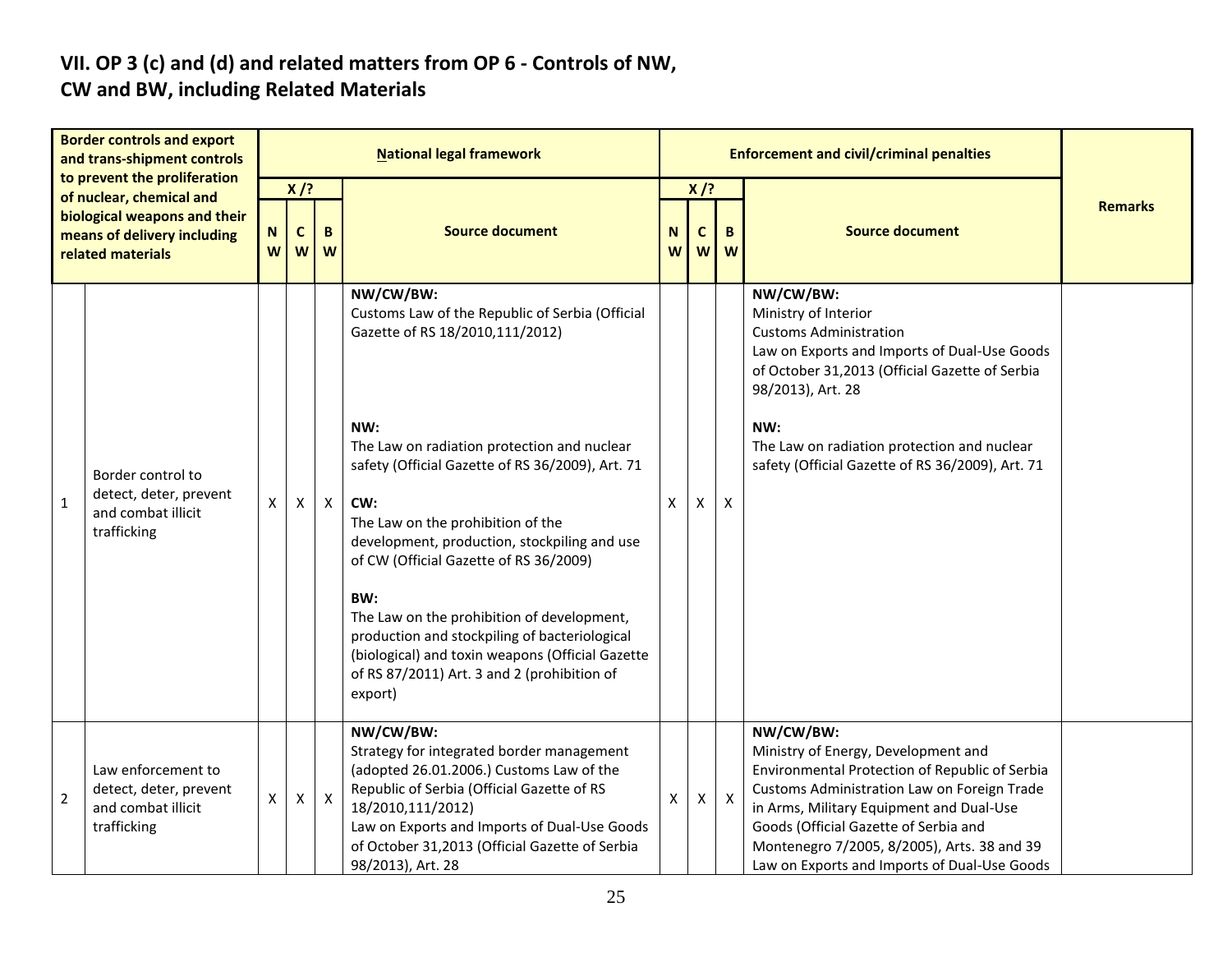|                |                                        |                    |   |              |                                                                                                                                                                                                                                                                                |   |              |              | of October 31,2013, Official Gazette of Serbia<br>98/2013<br>NW:<br>The Law on radiation protection and nuclear<br>safety (Official Gazette of RS 36/2009)<br>CW:<br>The Law on the prohibition of the<br>development, production, stockpiling and use<br>of CW (Official Gazette of RS 36/2009)<br>BW:<br>The Law on the prohibition of development,<br>production and stockpiling of bacteriological<br>(biological) and toxin weapons (Official Gazette<br>of RS 87/2011) |
|----------------|----------------------------------------|--------------------|---|--------------|--------------------------------------------------------------------------------------------------------------------------------------------------------------------------------------------------------------------------------------------------------------------------------|---|--------------|--------------|------------------------------------------------------------------------------------------------------------------------------------------------------------------------------------------------------------------------------------------------------------------------------------------------------------------------------------------------------------------------------------------------------------------------------------------------------------------------------|
| $\overline{3}$ | Border control detection<br>measures   | X                  | Χ | X            | NW/CW/BW:<br>Customs Law of the Republic of Serbia (Official<br>Gazette of RS 18/2010,111/2012)<br>Strategy for integrated border management<br>(adopted 26.01.2006)<br>NW:<br>The Law on radiation protection and nuclear<br>safety (Official Gazette of RS 36/2009), Art. 71 | X | $\mathsf{X}$ | $\mathsf{X}$ | NW/CW/BW:<br>Strategy for integrated border management<br>(adopted 26.01.2006)<br>Customs Law of the Republic of Serbia (Official<br>Gazette of RS 18/2010,111/2012)<br>NW:<br>The Law on radiation protection and nuclear<br>safety (Official Gazette of RS 36/2009), Art. 71                                                                                                                                                                                               |
| 4              | Control of brokering                   | X                  | X | $\mathsf{x}$ | NW/CW/BW:<br>Law on Exports and Imports of Dual-Use Goods<br>of October 31,2013 (Official Gazette of Serbia<br>98/2013), Arts. 2-4                                                                                                                                             | X | $X \mid$     | $\mathsf{X}$ | NW/CW/BW:<br>Law on Foreign Trade in Arms, Military<br>Law on Exports and Imports of Dual-Use Goods<br>of October 31,2013, Official Gazette of Serbia<br>98/2013, Art. 29<br>Criminal Code of the Republic of Serbia, Art.<br>243                                                                                                                                                                                                                                            |
| 5              | Export control<br>legislation in place | $\pmb{\mathsf{X}}$ | x | $\mathsf{X}$ | NW/CW/BW:<br>Law on Export and Import of Dual-Use Goods<br>of 31 October 2013, Official Gazette of Serbia<br>98/2013<br>Law on foreign trade, Official Gazette of RS<br>36/2009, 36/2011, 88/2011)<br>CW:                                                                      | X | X            | $\mathsf{X}$ | NW/CW/BW:<br>Law on Export and Import of Dual-Use Goods<br>of 31 October 2013, Art. 29<br>Criminal Code of the Republic of Serbia of<br>October 2005, Art. 243                                                                                                                                                                                                                                                                                                               |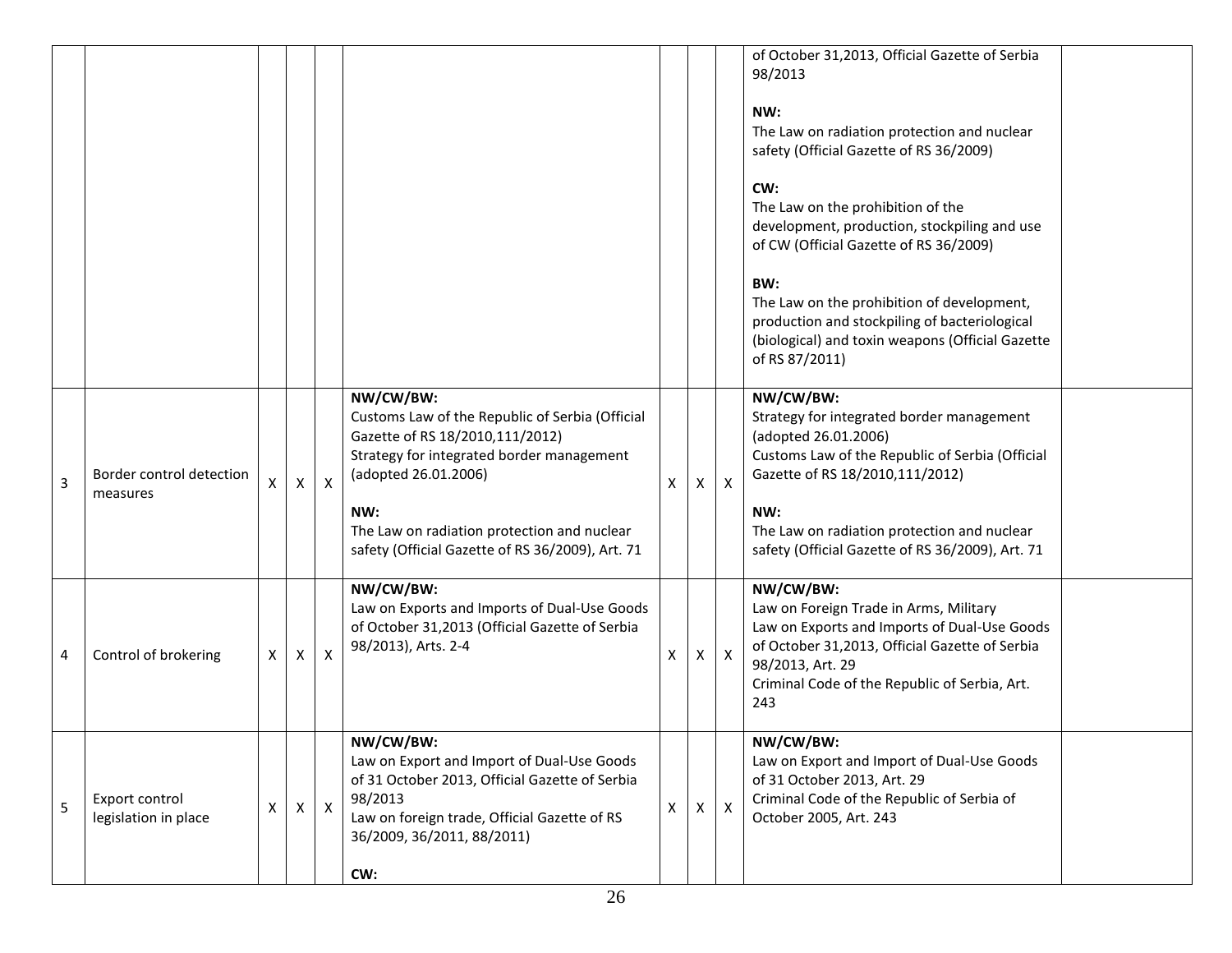|   |                                                            |              |          |              | Law on the Prohibition of the Development,<br>Production, Stockpiling and Use of Chemical<br>Weapons and on their Destruction, Official<br>Journal of the Republic of Serbia, Nos. 36/09<br>and 104/13, Art. 17                                                                                                                                                                                                                                                                                                                                                                                                                                                                                                                                                                                                                                                                                                                                                                                       |   |              |                           |                                                                                                         |  |
|---|------------------------------------------------------------|--------------|----------|--------------|-------------------------------------------------------------------------------------------------------------------------------------------------------------------------------------------------------------------------------------------------------------------------------------------------------------------------------------------------------------------------------------------------------------------------------------------------------------------------------------------------------------------------------------------------------------------------------------------------------------------------------------------------------------------------------------------------------------------------------------------------------------------------------------------------------------------------------------------------------------------------------------------------------------------------------------------------------------------------------------------------------|---|--------------|---------------------------|---------------------------------------------------------------------------------------------------------|--|
| 6 | Licensing provisions and<br>Authority                      | X            | X        | $\mathsf{X}$ | NW/CW/BW:<br>Law on Export and Import of Dual-Use Goods<br>of 31 October 2013, Art. 4<br>Decision on Criteria for the Issuance of<br>Licences for Export of Weapons, Military<br><b>Equipment and Dual Use Goods</b><br>Rules of Procedure for Keeping the Register of<br>Persons that May Engage in Foreign Trade of<br><b>Controlled Goods</b><br>Rules of Procedure Regulating the Forms for<br>Issuing Licences, Licence Form and other Forms<br>related to Foreign Trade in Controlled Goods<br>Rules of Procedure Regulating the Forms for<br>Issuing Licences, Licence Form and Forms and<br>content of Certificates related to Export and<br>Import of Dual-Use Goods<br>Ministry of Foreign and Internal Trade and<br>Telecommunications of the Republic of Serbia<br>CW:<br>Law on the Prohibition of the Development,<br>Production, Stockpiling and Use of Chemical<br>Weapons and on their Destruction, Official<br>Journal of the Republic of Serbia, Nos. 36/09<br>and 104/13, Art. 17 | X | Х            | X                         | NW/CW/BW:<br>Law on Export and Import of Dual-Use Goods<br>of 31 October 2013 Part IV, V                |  |
| 7 | Control lists of<br>materials, equipment<br>and technology | X            | $\times$ | $\mathsf{X}$ | NW/CW/BW:<br>Law on Export and Import of Dual Use Goods<br>of 31 October 2013, Art. 5<br>Decision by the Government on the<br>Establishment of National Control Lists of Dual-<br>Use Goods                                                                                                                                                                                                                                                                                                                                                                                                                                                                                                                                                                                                                                                                                                                                                                                                           | X | X            | X                         | NW/CW/BW:<br>Ministry of Foreign and Internal Trade and<br>Telecommunications of the Republic of Serbia |  |
| 8 | Intangible technology<br>transfers                         | $\mathsf{X}$ | $\times$ | $\mathsf{X}$ | NW/CW/BW:<br>Law on Export and Import of Dual-Use Goods<br>of 31 October 2013, Arts. 3 and 9                                                                                                                                                                                                                                                                                                                                                                                                                                                                                                                                                                                                                                                                                                                                                                                                                                                                                                          | X | $\mathsf{X}$ | $\boldsymbol{\mathsf{X}}$ | NW/CW/BW:<br>Law on Export and Import of Dual-Use Goods<br>of 31 October 2013, Art. 29                  |  |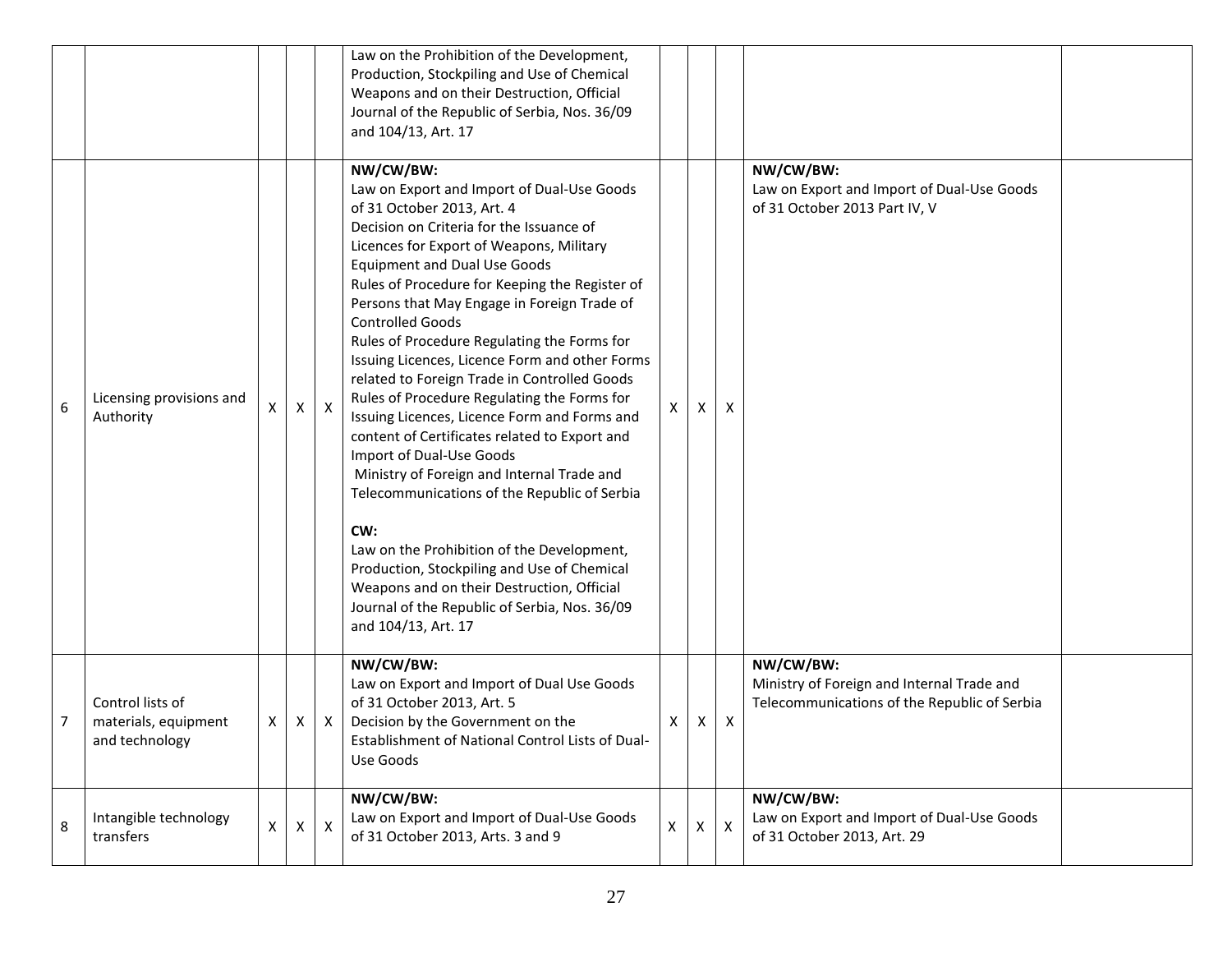| 9  | Inclusion of means of<br>delivery                                                               | X                  | $\mathsf{X}$       | $\boldsymbol{\mathsf{X}}$ | NW/CW/BW:<br>Law on Export and Import of Dual-Use Goods<br>of 31 October 2013, Art. 5                                                                                                                                                                                                                                                             | X | X            | $\boldsymbol{\mathsf{X}}$ | NW/CW/BW:<br>Law on Export and Import of Dual-Use Goods<br>of 31 October 2013, Art. 29                                                           |  |
|----|-------------------------------------------------------------------------------------------------|--------------------|--------------------|---------------------------|---------------------------------------------------------------------------------------------------------------------------------------------------------------------------------------------------------------------------------------------------------------------------------------------------------------------------------------------------|---|--------------|---------------------------|--------------------------------------------------------------------------------------------------------------------------------------------------|--|
| 10 | End-user controls                                                                               | X                  | $\mathsf{X}$       | $\mathsf{X}$              | NW/CW/BW:<br>Law on Export and Import of Dual-Use Goods<br>of 31 October 2013 Art. 12<br>CW:<br>Law on the Prohibition of the Development,<br>Production, Stockpiling and Use of Chemical<br>Weapons and on their Destruction, Official<br>Journal of the Republic of Serbia, Nos. 36/09<br>and 104/13, Art. 17                                   | X | X            | X                         | NW/CW/BW:<br>Law on Export and Import of Dual-Use Goods<br>of 31 October 2013                                                                    |  |
| 11 | Catch all clause                                                                                | Χ                  | $\mathsf{X}$       | $\boldsymbol{X}$          | NW/CW/BW:<br>Law on Export and Import of Dual-Use Goods<br>of 31 October 2013, Art. 6                                                                                                                                                                                                                                                             | Χ | X            | $\mathsf{x}$              | NW/CW/BW:<br>Law on Export and Import of Dual-Use Goods<br>of 31 October 2013, Art. 29                                                           |  |
| 12 | Transit control                                                                                 | X                  | $\pmb{\mathsf{X}}$ | Χ                         | NW/CW/BW:<br>Law on Export and Import of Dual-Use Goods<br>of 31 October 2013, Arts. 3 and 7                                                                                                                                                                                                                                                      | X | X            | $\mathsf{X}$              | NW/CW/BW:<br>Law on Export and Import of Dual-Use Goods<br>of 31 October 2013, Art. 29                                                           |  |
| 13 | Trans-shipment control                                                                          | $\pmb{\mathsf{X}}$ | $\pmb{\times}$     | X                         | NW/CW/BW:<br>Law on Export and Import of Dual-Use Goods<br>of 31 October 2013, Arts. 3 and 7                                                                                                                                                                                                                                                      | X | $\mathsf{X}$ | $\mathsf{X}$              | NW/CW/BW:<br>Law on Export and Import of Dual-Use Goods<br>of 31 October 2013, Art. 29                                                           |  |
| 14 | Re-export control                                                                               | Χ                  | $\mathsf{X}$       | $\boldsymbol{\mathsf{X}}$ | NW/CW/BW:<br>Law on Export and Import of Dual-Use Goods<br>of 31 October 2013, Art. 3                                                                                                                                                                                                                                                             | X | $\mathsf{X}$ | $\mathsf{X}$              | NW/CW/BW:<br>Law on Export and Import of Dual-Use Goods<br>of 31 October 2013, Art. 29                                                           |  |
| 15 | Control over financing of<br>exports/transhipments<br>that would contribute to<br>proliferation |                    | $\pmb{\mathsf{X}}$ | $\boldsymbol{\mathsf{X}}$ | NW/CW/BW:<br>Law on the prevention of money laundering<br>and financing of terrorism - AML/CFT Law (RS<br>Official Gazette Nos. 20/2009, 72/2009 and<br>91/2010) from 2009, as amended in 2009 and<br>2010<br>Criminal Code (Official Journal of Republic of<br>Serbia, No 85, 88, 107/05, 72, 111/209,<br>121/2012, 104/2013), Arts. 391 and 392 | X | X            | $\boldsymbol{\mathsf{X}}$ | NW/CW/BW:<br>Criminal Code (Official Journal of Republic of<br>Serbia, No 85, 88, 107/05, 72, 111/209,<br>121/2012, 104/2013), Arts. 391 and 392 |  |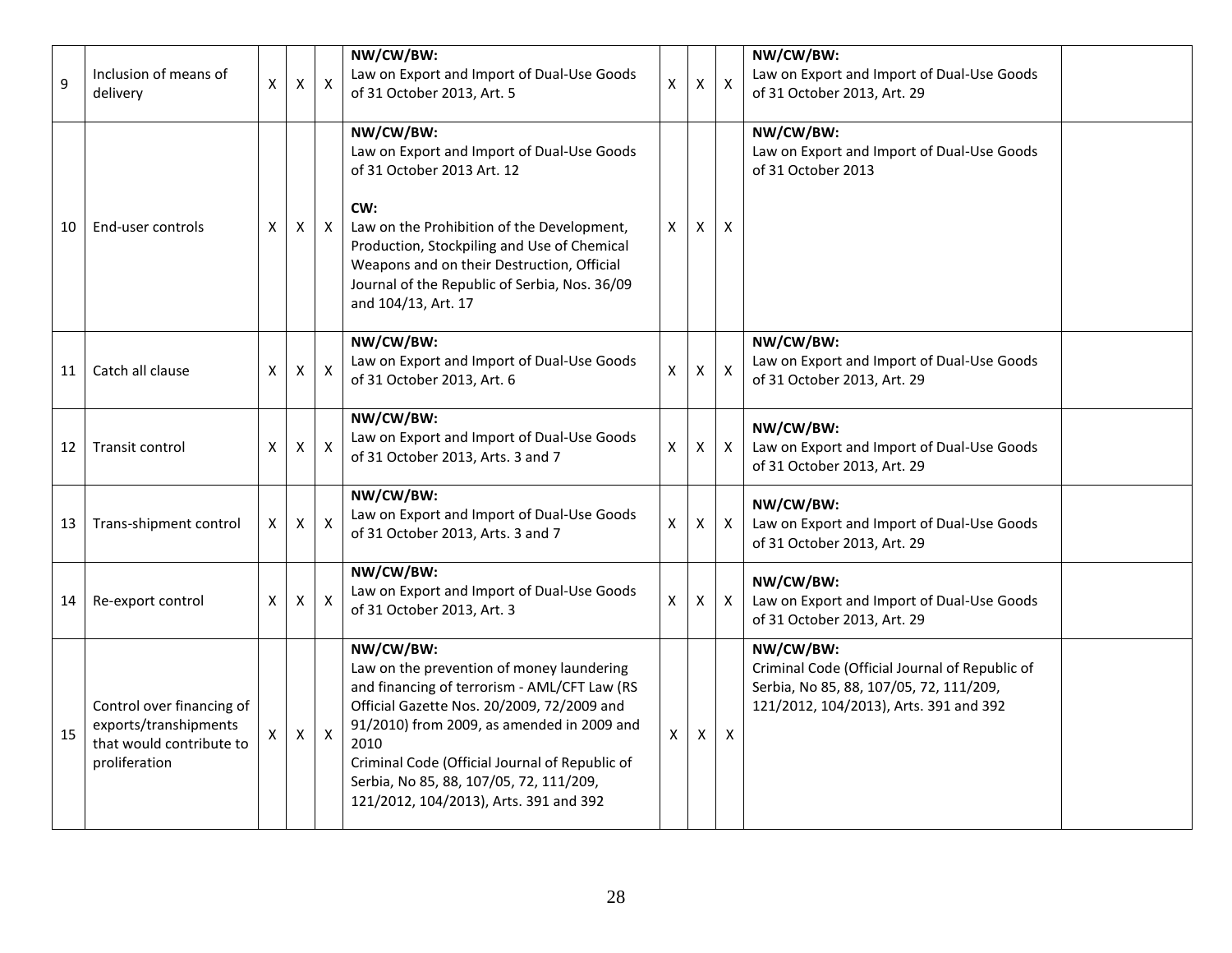|  | Control over services<br>related to exports/<br>transhipments that<br>would contribute to<br>proliferation including<br>transportation |  | $\mathcal{L}$ |  | NW/CW/BW:<br>Law on Export and Import of Dual-Use Goods<br>of 31 October 2013, Arts. 3 and 9<br>Law on foreign trade, Official Gazette of RS<br>36/2009, 36/2011, 88/2011) |  |  |  | NW/CW/BW:<br>Law on Export and Import of Dual-Use Goods<br>of 31 October 2013, Art. 29 |  |
|--|----------------------------------------------------------------------------------------------------------------------------------------|--|---------------|--|----------------------------------------------------------------------------------------------------------------------------------------------------------------------------|--|--|--|----------------------------------------------------------------------------------------|--|
|--|----------------------------------------------------------------------------------------------------------------------------------------|--|---------------|--|----------------------------------------------------------------------------------------------------------------------------------------------------------------------------|--|--|--|----------------------------------------------------------------------------------------|--|